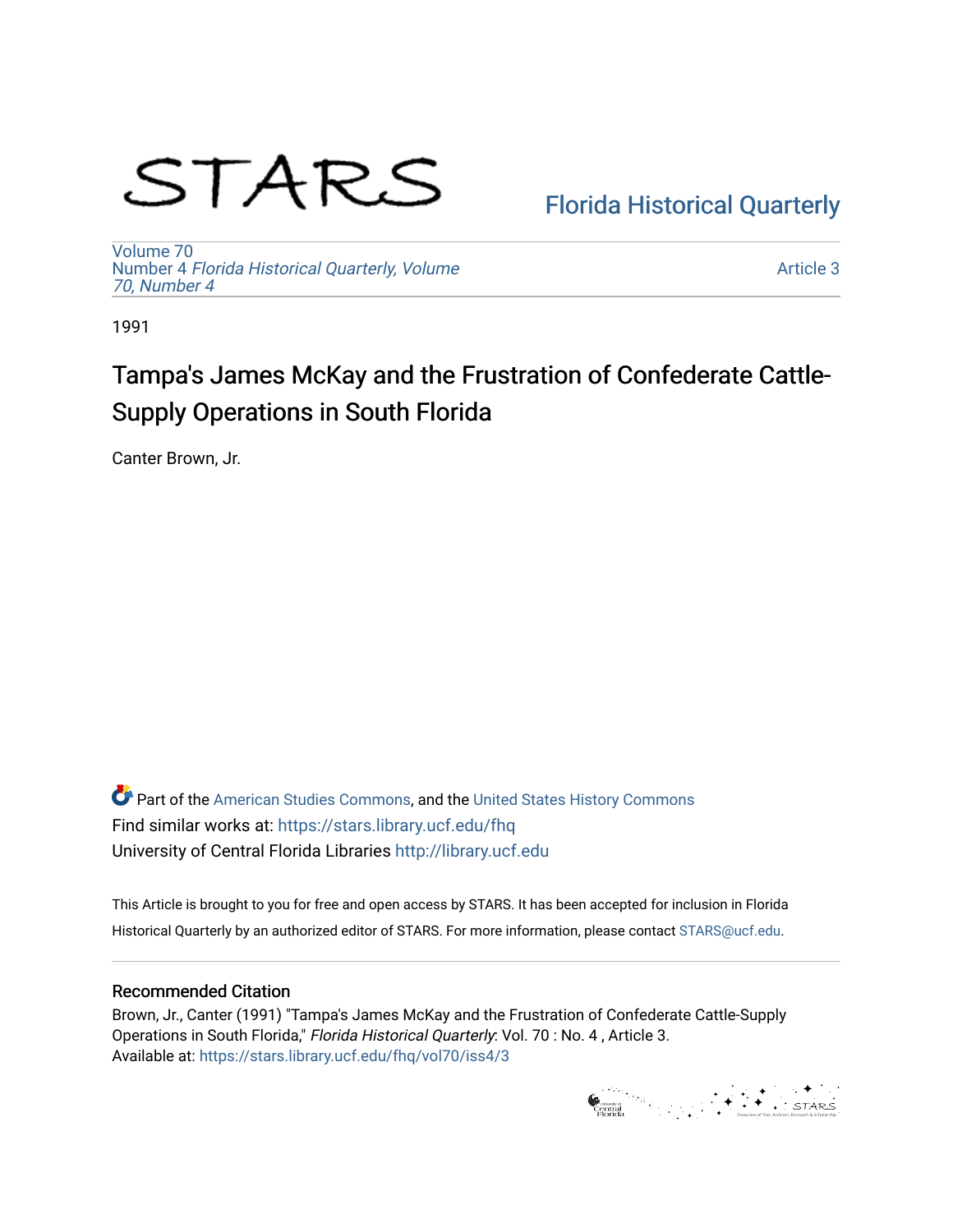# **TAMPA'S JAMES MCKAY AND THE FRUSTRATION OF CONFEDERATE CATTLE-SUPPLY OPERATIONS IN SOUTH FLORIDA**

*by* CANTER BROWN, JR.

B <sup>Y</sup> the summer of 1863, the availability of beef and other provisions from Florida was crucial to Confederate forces provisions from Florida was crucial to Confederate forces east of the Mississippi. The fall of Vicksburg in July had barred access to western beef, and food stocks in the East were nearly depleted. In October, the situation was so critical that one Army of Tennessee supply officer pleaded with Florida's commissary agent: "I cannot too strongly urge upon you the necessity, yes, the urgency, of sending forward cattle promptly. It appears that all other resources are exhausted." The following day he added, "I assure you that nearly all now depends on you."<sup>1</sup>

With Confederate armies increasingly dependent upon Florida food, Union and Confederate leaders turned their attention to the southern portion of the state, where most cattle were ranged. By the spring of 1864, that area was the focus of bitter civil war as Union men and Confederates— primarily south Floridians on both sides– fought to control the cattle supply.<sup>2</sup>

The supply problem that was the basis of this confrontation affected strategy and campaigning by Confederate armies, particularly the Army of Tennessee.<sup>3</sup> The extent of its impact, though, has not easily been discernable. Confederate leaders believed, at least until near the war's end, that Florida cattle-supply operations were conducted in good faith for the benefit of their war effort. Civil War historians have accepted the same

Canter Brown, Jr., is a resident of Gainesville, Florida.

<sup>1.</sup> Richard D. Goff, *Confederate Supply* (Durham, NC, 1969), 202; Robert A. Taylor, "Rebel Beef: Florida Cattle and the Confederate Army, 1862-1864," *Florida Historical Quarterly* 67 (July 1988), 15-31; United States War Department, *War of the Rebellion: A Compilation of the Official Records of the Union and Confederate Armies,* 128 vols. (Washington, DC, 1880-1901), series 1, XXVIII, part 1, 472 (hereinafter, *OR).*

<sup>2.</sup> Canter Brown, Jr., *Florida's Peace River Frontier* (Orlando, 1991), 155-75.

<sup>3.</sup> Goff, *Confederate Supply,* 184, 192.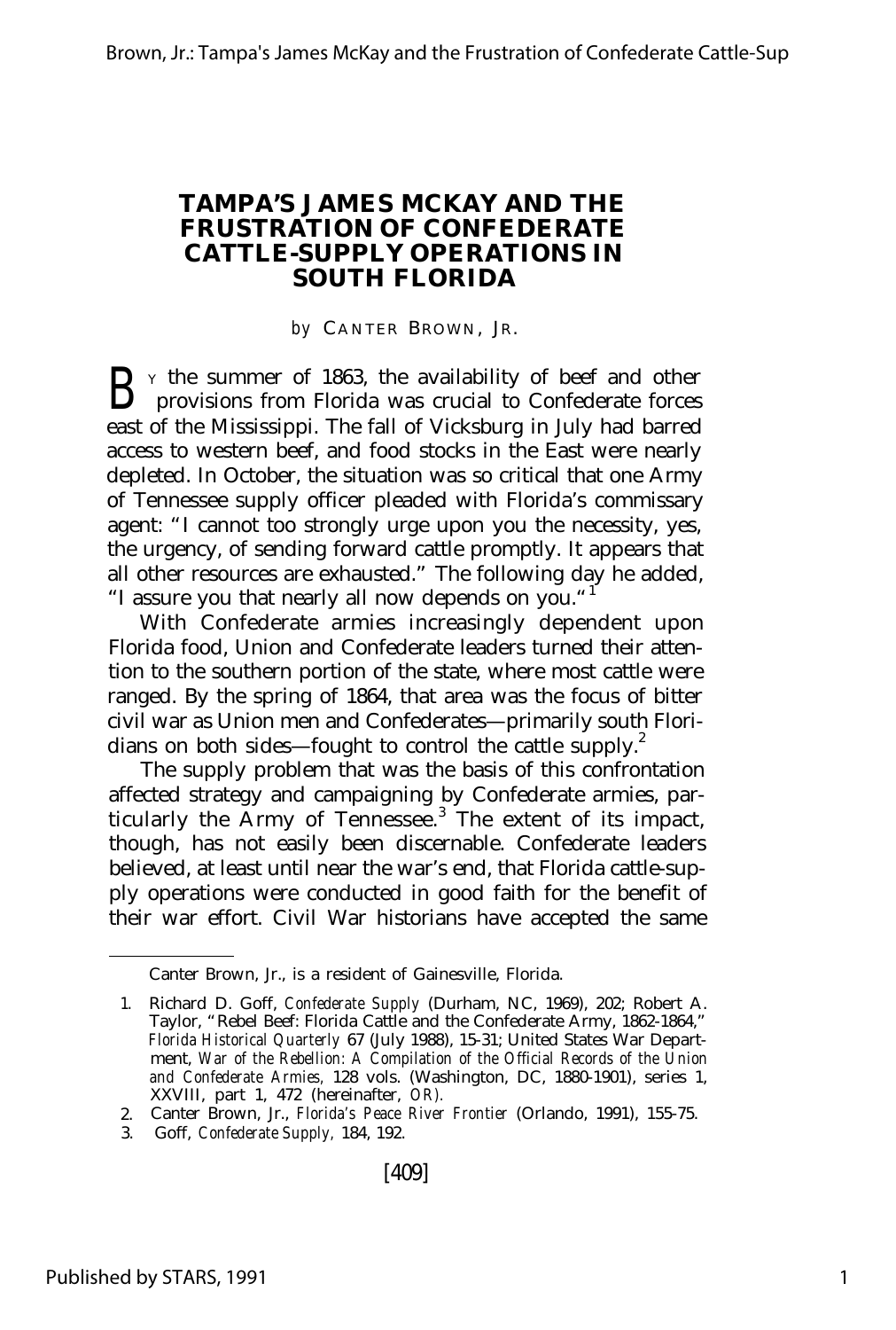

Captain James McKay I. *Photograph was reproduced from Gary R. Mormino and Anthony P. Pizzo, Tampa: The Treasure City (Tulsa, OK, 1983), 49. Original from Helen McKay Bardowsky Collection.*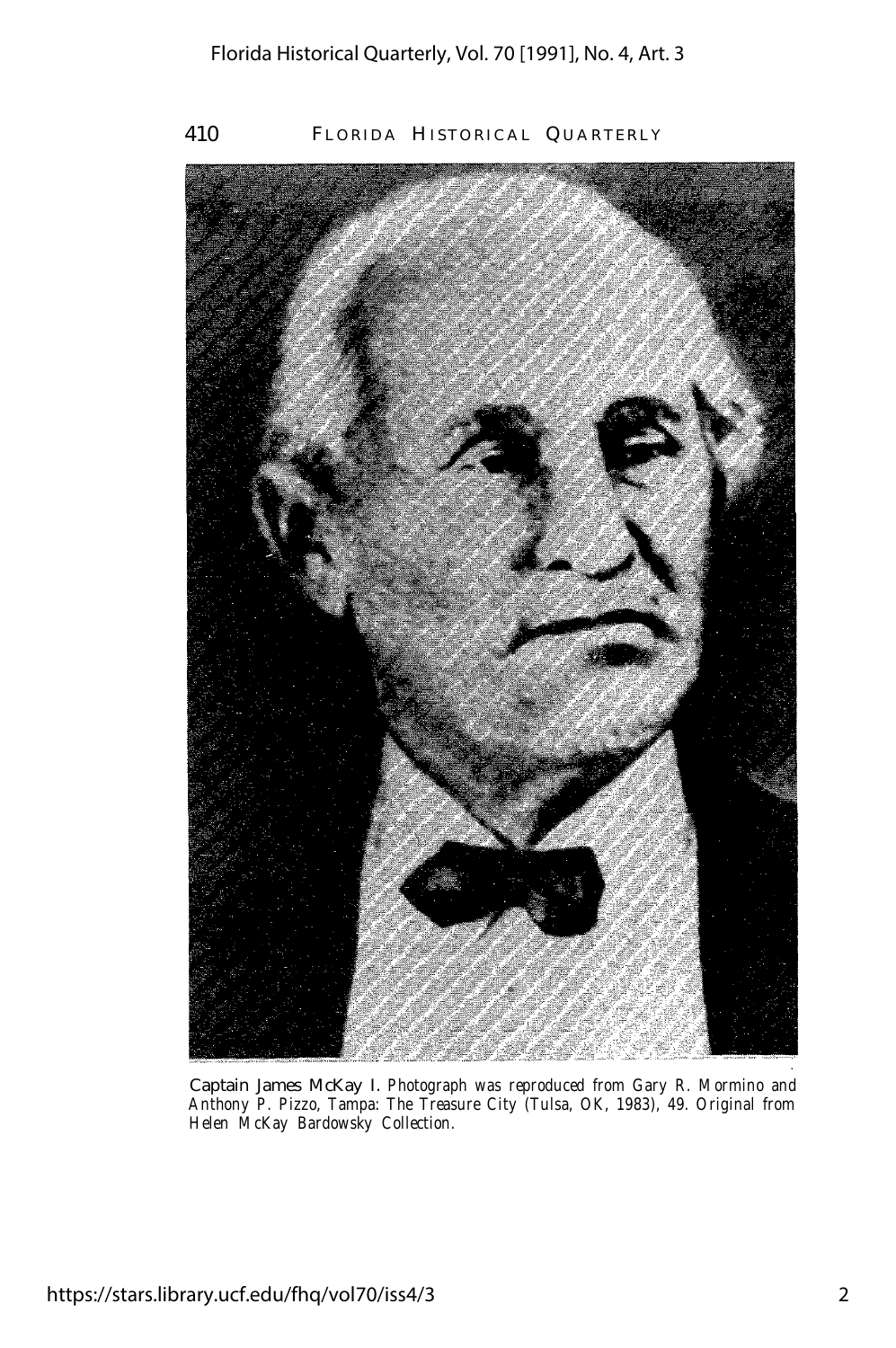premise. Affairs in south Florida were complicated, however, and available evidence indicates that many of the area's mostprominent cattlemen withheld the bulk of their herds from Confederate use. South Florida's commissary officer, James McKay, cooperated in this effort, but he also may have undermined the supply operation in a more fundamental way. From the spring of 1862 until the end of the war, he may have been a covert agent of the United States government.<sup>4</sup>

McKay was born in Scotland, March 17, 1808. He immigrated to the United States about 1835, eventually settling in Mobile. In 1846, his attention was drawn to business possibilities in Florida, which had become a state the year before, and he transferred his family to the little village of Tampa. There, he opened a store, served as a building contractor, and speculated in land. Two years later he purchased a schooner and commenced a shipping business between Tampa, Mobile, and New Orleans.<sup>5</sup>

McKay's business success took hold in the 1850s when he secured a contract as sutler for Fort Myers, then an isolated United States Army post. Described later in life as "gentlemanly and kind to everyone he meets," McKay was an easy man to know.<sup>6</sup> At the post, he and his associates, among them cattleman Francis Asbury Hendry, became friends with many regular-army officers, including Lieutenant Henry Benson, Major William Henry French, and Colonel Harvey Brown. Since south Florida at the time was a sparsely populated frontier, chances for social

<sup>4.</sup> As to the "good-faith" interpretation of Florida cattle-supply operations, see William Watson Davis, *The Civil War and Reconstruction in Florida* (New York, 1913; facsimile ed., Gainesville, 1964), 268-95; John E. Johns, *Florida During the Civil War* (Gainesville, 1963; reprint ed., Macclenny, 1989), 161- 65; Taylor, "Rebel Beef"; Robert A. Taylor, "Rebel Beef: Florida Cattle and the Confederacy, 1861-1865" (master's thesis, University of South Florida, 1985); Robert A. Taylor, "A Problem of Supply: Pleasant White and Florida's Cow Cavalry" in John M. Belohlavek and Lewis N. Wynne, eds., *Divided We Fall: Essays* on *Confederate Nation Building* (St. Leo, 1991), 177-202.

<sup>5.</sup> Karl H. Grismer, *Tampa: A History of the City of Tampa and the Tampa Bay Region of Florida* (St. Petersburg, 1950), 319; Donald B. McKay, *Pioneer Florida,* 3 vols. (Tampa, 1959), II, 25.

<sup>6.</sup> Karl H. Grismer, *The Story of Fort Myers: The History of the Land of the Caloosahatchee and Southwest Florida* (Fort Myers, 1949; reprint ed., Fort Myers Beach, 1982), 64-65; Grismer, *Tampa,* 319; "Journal of Geo. F. Thompson, as Inspector, Bureau Freedmen, Refugees and Abandoned Lands, on a tour of central Florida and the lower West Coast, Dec. 1865," 83, box 24, misc. mss. collection, P. K. Yonge Library of Florida History, University of Florida, Gainesville (hereinafter, PKY).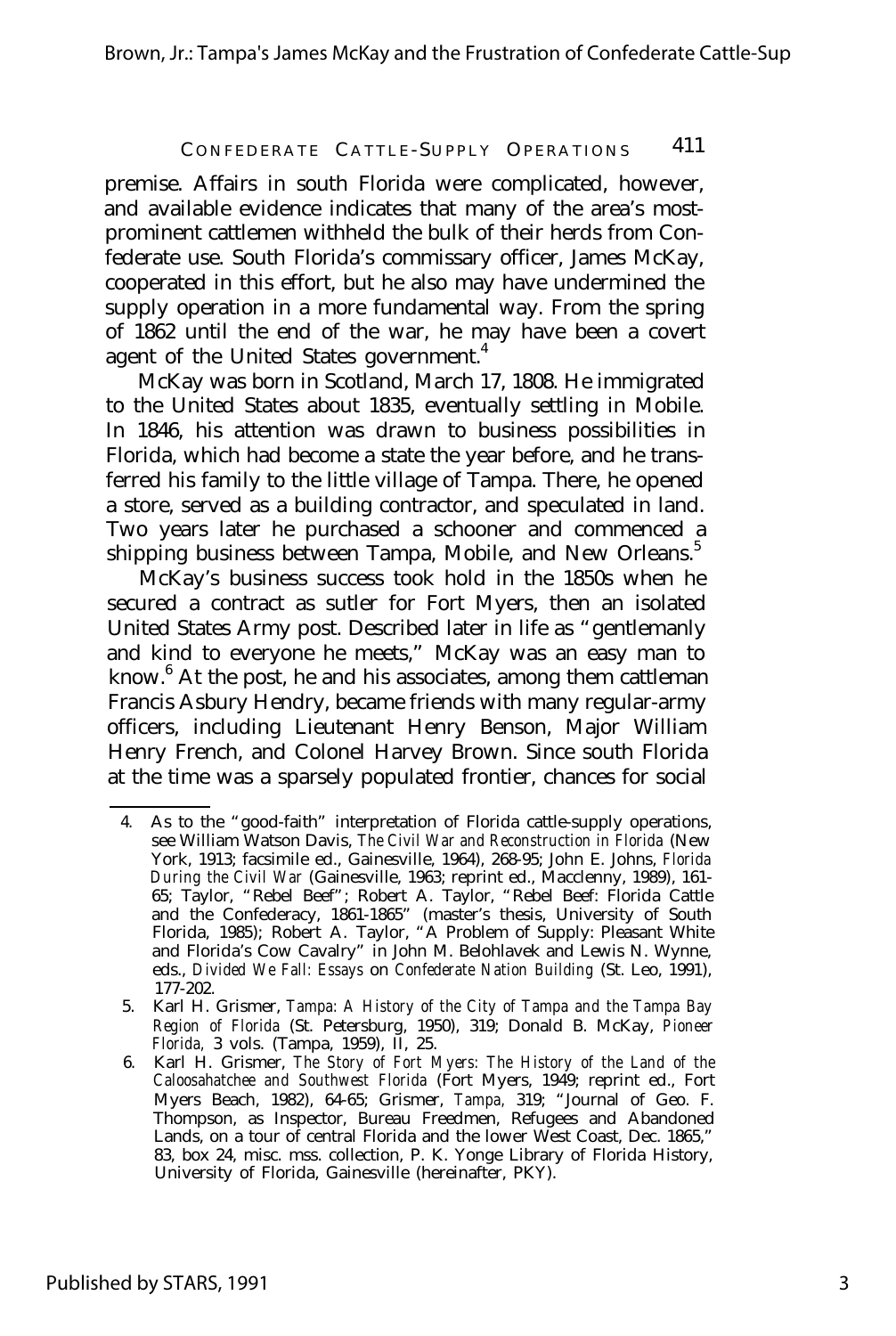relationships were few, and a military post offered such possibilities for a man's family as well as for himself. Hendry later explained how friendships arose at Fort Myers: "The officers and men were very kind to me, and socially it was very pleasant to live among them. Some of the officers and soldiers had their wives and children with them, and made it very pleasant for my wife.<sup>"7</sup> As events were to prove, friendships made and favors exchanged in that environment were not quickly forgotten.

The last of Florida's Indian wars— the Third Seminole, or Billy Bowlegs War— ended in May 1858. The peace opened for cattlemen vast ranges near the Kissimmee River and Lake Okeechobee. Coincidentally, troops were withdrawn from Fort Myers leaving McKay without a source of income. "[M]y only alternative in business left to me after the troops leaving Florida . . . )" he recorded, "was the transportation of cattle to Havana." Accordingly, McKay leased a steamboat and commenced a cattleshipping business. The act made him a hero among area cattlemen who were desperate for viable markets.<sup>8</sup>

McKay first based his shipping business on Tampa Bay. Although he dealt with scores of owners— most south Floridians had some cattle— his principal early associates were Hendry, William Brinton Hooker, and Jacob Summerlin. Only twenty-four years of age in 1858, Hendry was the junior man of the group. Hooker prior to the war had the largest herd, but Summerlin quickly emerged as the area's leading cattleman. He possessed in the eyes of his contemporaries a larger-than-life personality, which an observer noted in 1865: "Mr. Summerlin is a man of naturally great will power, but devoid of culture in any of the refinements of life. The poor look up to him as their superior and receive his ideas as law."<sup>9</sup> Summerlin's leadership ability,

<sup>7</sup> . Francis Asbury Hendry, *Early History of Lee County and Fort Myers* (privately printed, n.d.), n.p.; Bartow *Polk County Record,* March 7, 1922.

<sup>8</sup> . James W. Covington, *The Billy Bowlegs War, 1855-1858: The Final Stand of the Seminoles Against the* Whites (Chuluota, 1981), 79; Brown, *Florida's Peace River Frontier,* 146; James McKay to Harvey Brown, June 10, 1861, Letters and Reports Received, 1861-66, record group 393, part I, entry 1654, National Archives, Washington, DC (hereinafter, NA):

<sup>9</sup> . James McKay account book, 1850-1868, Special Collections, University of South Florida Library, Tampa; Spessard Stone, "Francis Asbury Hendry 1833-1917," *South Florida Piuneers* 33/34 (July/October 1982), 18-23; Kyle S. VanLandingham, "William Brinton Hooker 1800-1871," *South Florida Pioneers* 5 (July 1975), 6-12; John Solomon Otto, "Hillsborough County (1850): A Community in the South Florida Flatwoods," *Florida Historical*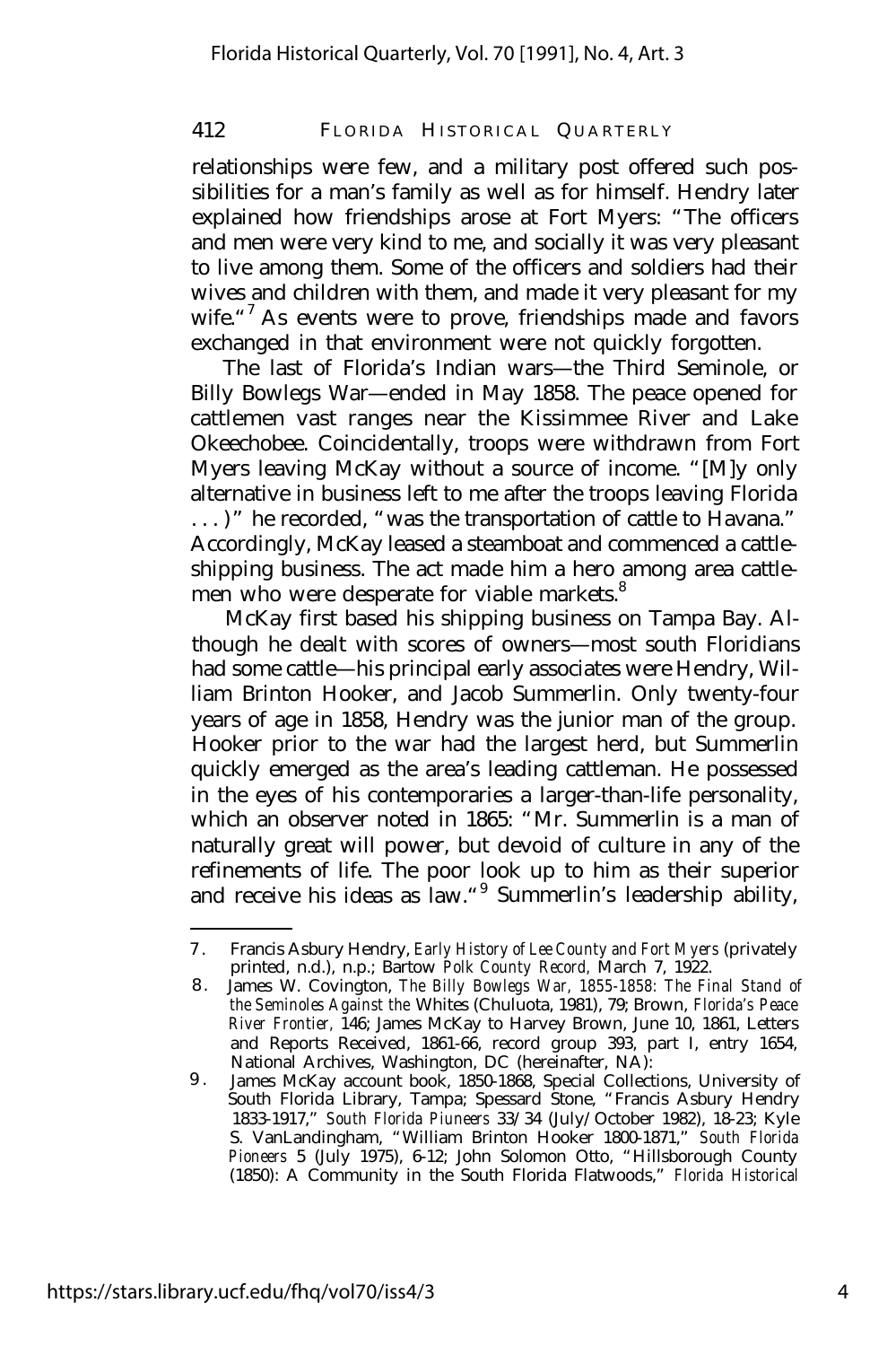

Jacob Summerlin, c. 1890. *Collection of the author.*

coupled with McKay's energy and enterprise, served as the foundation of south Florida's cattle business.

Summerlin and McKay's partnership was, simple. They purchased cattle for \$3 to \$8 a head and sold them in Havana

*Quarterly* 62 (October 1983), 189-90; Kissimmee *Osceola Sun,* September 11, 1975; Joe A. Akerman, Jr., *Florida Cowman, A History of Florida Cattle Raising* (Kissimmee, 1976), 55, 85; "Journal of Geo. F. Thompson," 81.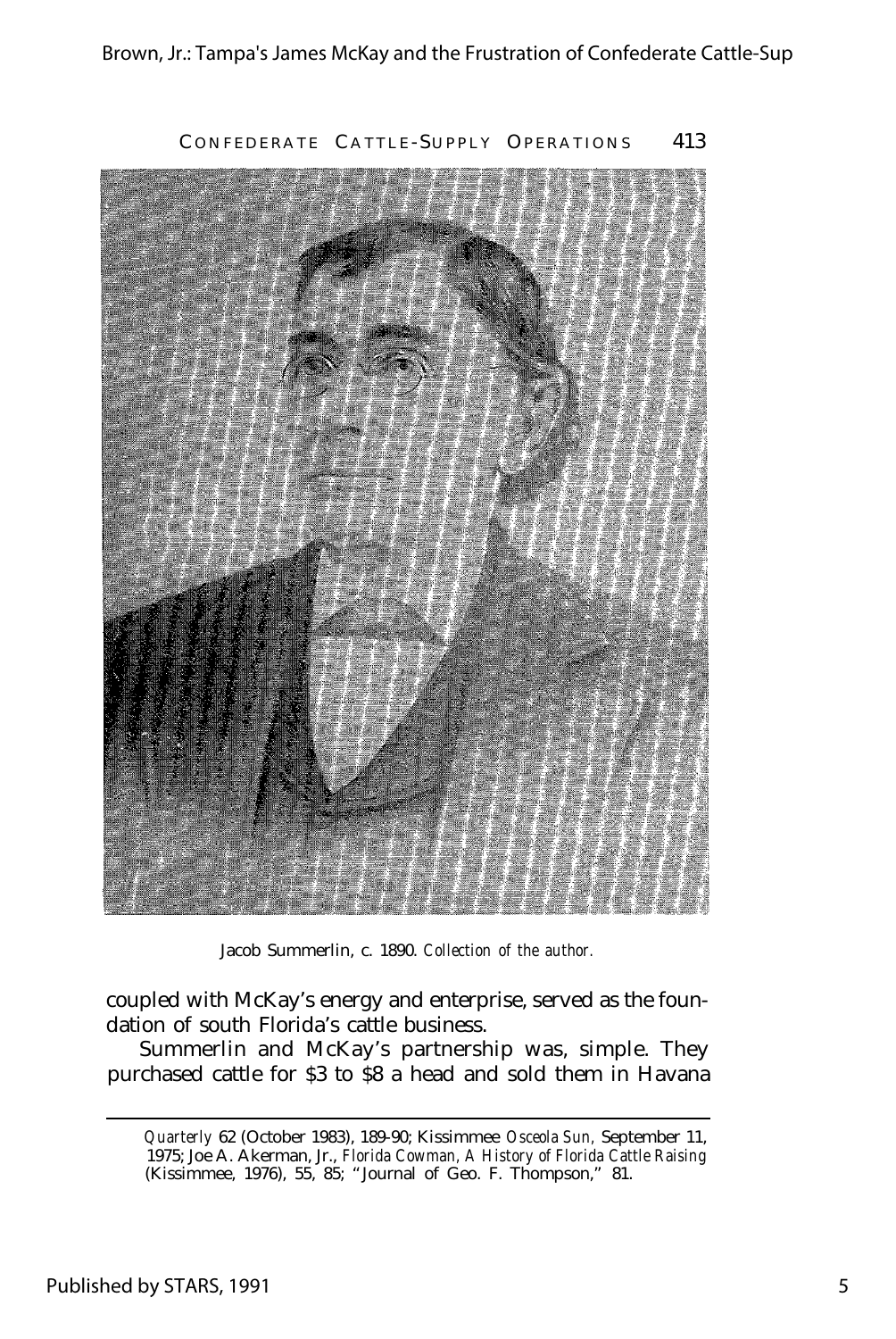for \$10-\$12 in Spanish gold coin. In 1859, 679 beeves were shipped and, in the following year, 4,016. As his prosperity boomed with the cattle business, McKay took an increasingly strong role in Tampa business and political affairs. In both he associated closely with a group of men that included, among others, Hooker, merchant Madison Post, and lawyers Joseph M. Taylor and James Gettis. Politically, they battled the regular Hillsborough County— as opposed to town of Tampa's— Democratic party which loosely was centered upon lawyer and former legislator James T. Magbee. McKay's faction in 1858 ousted Magbee from his important federal position as collector of the port of Tampa, and the following year McKay was elected to a oneyear term as mayor. In 1860, however, Magbee managed a comeback by defeating Hooker's son-in-law for election as southwest Florida's state senator. $10$ 

By 1860, McKay's personal and business affairs were in good order. He purchased that year a new and larger steamer, the *Salvor.* When a disastrous drought killed several thousand cattle awaiting shipment at Tampa, however, he and Summerlin moved their loading operations south to Charlotte Harbor and the mouth of the Peace River. In the wilderness near modern Punta Gorda, they constructed an 800-foot loading dock and wharf, and in November 1860— as the nation was electing Abraham Lincoln as its president— they commenced cattle shipping from that point. $11$ 

Florida seceded from the Union— the third state to do so— on January 10, 1861. The action was not submitted for popular approval, though, and support for the Union was widespread. "[I]n Florida a very large minority were opposed to secession," then-Governor John Milton wrote Jefferson Davis in 1862, "and in many parts of the State combinations existed to adhere to and maintain the United States Government."<sup>12</sup> Milton informed Confederate Secretary of War George W. Randolph that "[t]here

<sup>10.</sup> Akerman, *Florida Cowman,* 55; Tampa *Sunland Tribune,* July 21, 1877; Tampa *Florida Peninsular,* May 1, 1858, July 17, August 20, 1859, July 14, 1860; Brown, *Florida's Peace River Frontier,* 126-29, 132-34; McKay, *Pioneer Florida,* II, 25.

<sup>11.</sup> James McKay [Jr.], "History of Tampa of the Olden Days," *Tampa Daily Times,* December 18, 1923. This article has been reprinted as "Reminiscences of Capt. James McKay, Jr." in *Sunland Tribune* 17 (1991), 78-87.

<sup>12.</sup> Johns, *Florida During the Civil War,* 11-22; John Milton to Jefferson Davis, September 23, 1862, in *OR,* series 4, II, 92.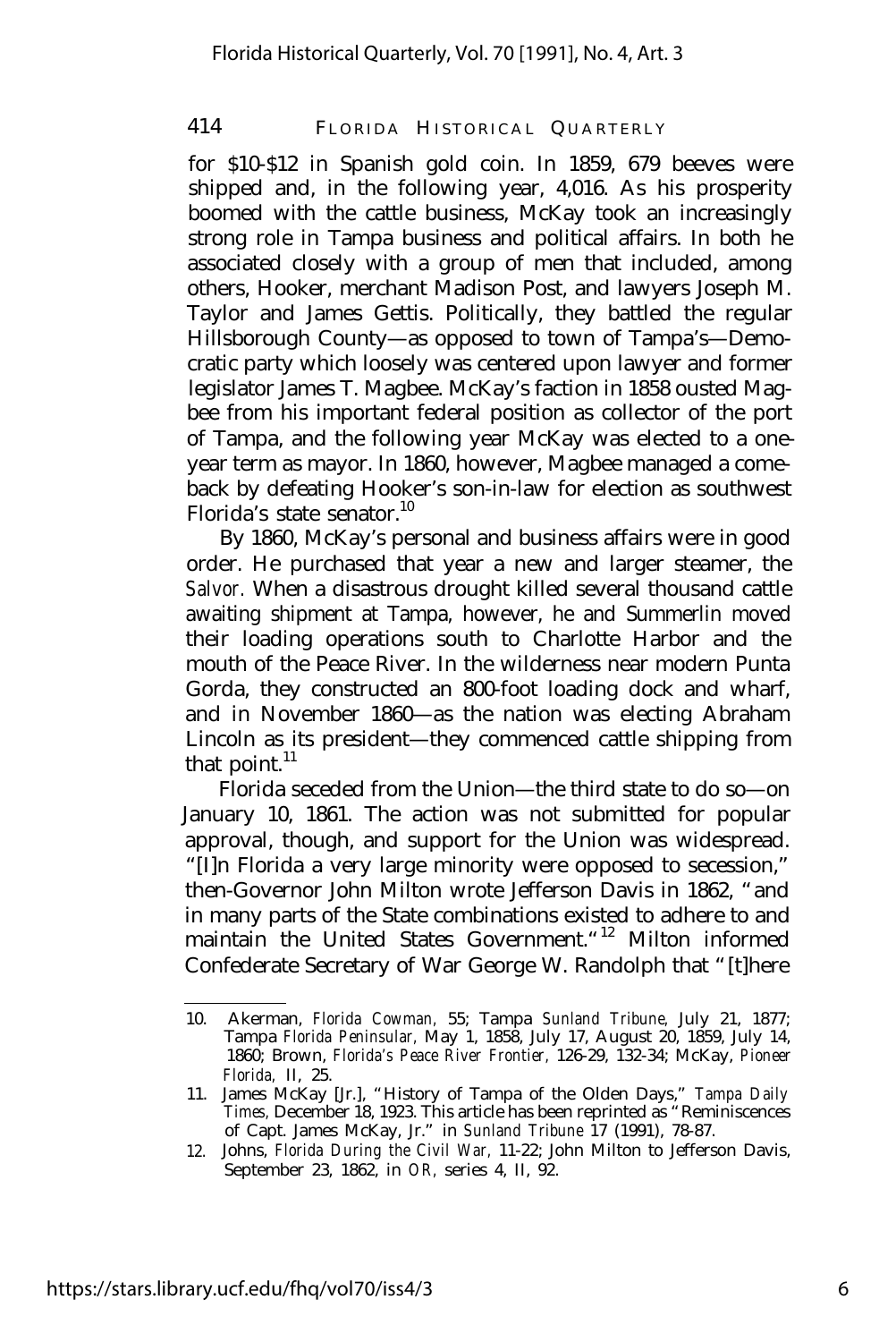is not within my knowledge a portion of the State free of skulking traitors.<sup>"13</sup> Among the Unionists were many south Floridians. "The people from whom I was obtaining cattle, numbering about 150 persons, or families," McKay later explained, "never could see any benefit they could derive by breaking up the Govt., but to the contrary." Francis A. Hendry and Jacob Summerlin were Unionist. McKay stated of himself: "I stood in the front rank in my section of country, resisting with all my might the pestiferous progress of disunion sentiment."<sup>14</sup>

Summerlin and McKay responded to the crisis by accelerating their shipping operations at Peace River. On January 1, 1861, McKay purchased 10,000 head of cattle from Hooker. Thereafter, he made run after run from Florida to Cuba. "Ever since November, 1860, up till June, 1861," he recalled, "I was not at Tampa or with my family ten days all put together, being attending to my cattle operations from Charlotte Harbor to Havana.<sup>"15</sup> His interest was not partisan. Rather, his goal was a pragmatic one— to transport as much beef as possible before Union or Confederate authorities put a stop to the trade.

In the confusion of early 1861, no one in Confederate-dominated Tampa or Union-controlled Key West interfered with McKay's operations. Although tensions were heightened after President Lincoln's March 5 decision to reinforce Pensacola's Fort Pickens, the trade continued. On April 6, the captain enjoyed an additional stroke of luck. The *Salvor* was at Key West when some of McKay's old friends from Fort Myers arrived in town. Major William H. French, who had refused to surrender his Texas-based forces upon that state's secession, had brought his men to Key West where he assumed command of United States troops. "The major and some of my old acquaintances came on board," McKay remembered, "all of whom I was pleased

<sup>13.</sup> Milton to George W. Randolph, August 5, 1862, in *OR,* series 1, LII, part II, supp., 336.

<sup>14.</sup> McKay to William H. Seward, February 11, 1862, General Records of the Department of State, Civil War Papers, Corr. Regarding Prisoners of War, 1861-62, box 7, record group 59, entry 491, NA (hereinafter, Prisoner of War files); "Petition of Jacob Summerlin," September 12, 1865, Case Files of Applications from Former Confederates for Presidential Pardons, 1865- 67, record group 94, M-1003, roll 15, NA (hereinafter, Pardon files); Jacksonville *Florida Times-Union,* April 14, 1893.

<sup>15.</sup> Hillsborough County, Deed Book C, 200, Hillsborough County Courthouse, Tampa; McKay to Lorenzo Thomas, December 7, 1861, in *OR,* Series 2, II, 967.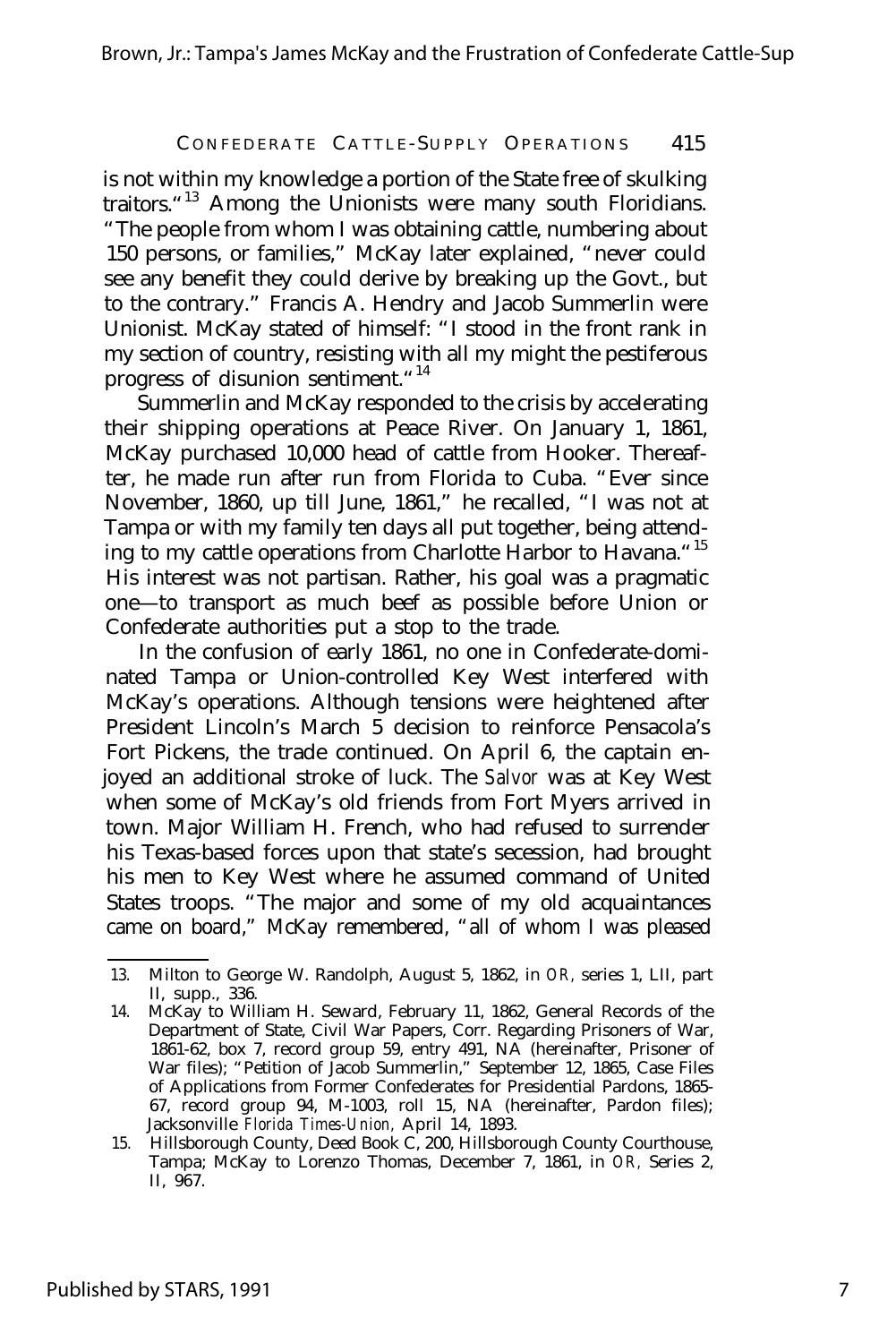to see." During the reunion, a "flat" carrying some Union-army men began to drift to sea, and McKay obliged officials by steaming to the rescue. $^{16}$ 

McKay's good fortune continued. Colonel Harvey Brown also a Fort Myers associate— was named commander of the Department of Florida and ordered to relieve Fort Pickens. The colonel arrived at Key West on April 13 and issued orders reinforcing Major French's authority as well as that of another of McKay's "true friend[s]," United States District Court Judge William Marvin. Lieutenant Henry Benson, yet another acquaintance, shortly asked McKay to supply beef to Union troops at Fort Jefferson in the Dry Tortugas. The captain responded by offering a bargain. He would supply the beef and, in the future, allow the army's contractor to use his facilities at Peace River; in return, the Union army would not interfere with his Florida-to-Cuba cattle trade. According to McKay, Benson agreed.<sup>17</sup>

Word of McKay's efforts on behalf of the Union forces soon spread to Tampa. Unfortunately for the captain, the news arrived concurrently with reports of the firing upon and surrender of Fort Sumter in Charleston harbor. At a public meeting, residents resolved against any future shipments of beef to Key West. Unaware of the action, McKay returned to Key West from Havana with horses for French's artillery battery. The major then asked the captain to transport several secessionists to Cedar Key, and McKay complied.<sup>18</sup>

After dropping his passengers, McKay returned to a suddenly hostile Tampa. He already had concluded that his days of cattle shipping were numbered and previously had offered to sell the *Salvor* to Confederate authorities. A naval official had arrived during his absence to examine the vessel, but a trip on Tampa Bay convinced the officer that "she drew too much water for

<sup>16.</sup> Johns, *Florida During the Civil War,* 45-49; Jefferson B. Browne, *Key West: The Old and The New* (St. Augustine, 1912; facsimile ed., Gainesville, 1973), 92; McKay to Thomas, December 7, 1861.

<sup>17.</sup> Johns, *Florida During the Civil War,* 46-47; Browne, *Key West,* 214-15; James McKay [Jr.] to "My dear Father," n.d., in Julius J. Gordon, ed., "'The Missions of Tampa': Excerpts from the Diary of Father Clavreul, 1866- 1873," *Tampa Bay History* 13 (Fall/Winter 1991), 64-65; McKay to Thomas, December 7, 1861.

<sup>18.</sup> Tampa *Florida Peninsular,* May 11, 1861; *New York Evening Express,* May 21, 1861; McKay to Thomas, December 7, 1861.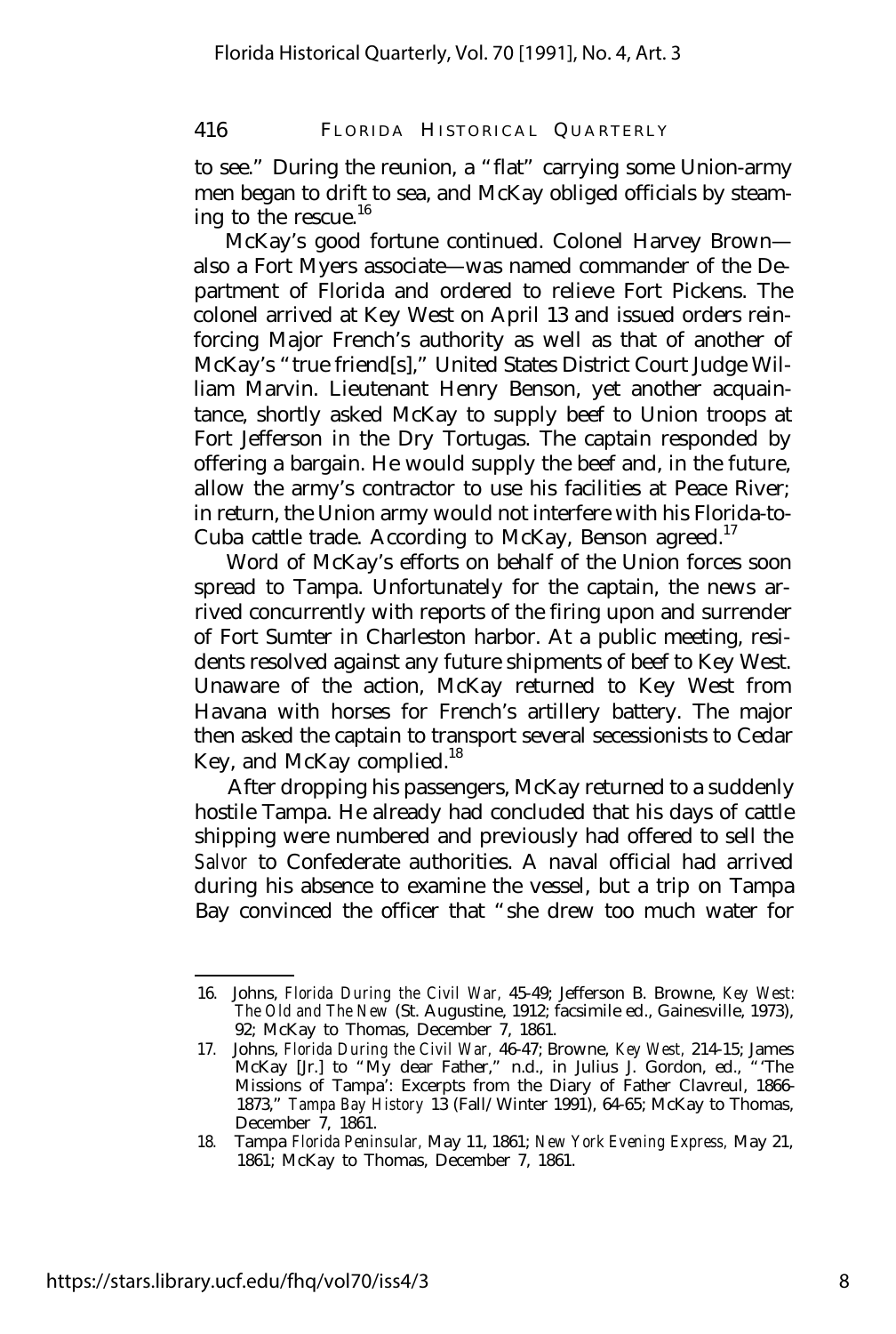inside work and was not fast enough for outside work. <sup>"19</sup> He, therefore, declined the purchase. The rejection notwithstanding, McKay continued to arrange his affairs before it was too late. Particularly, on May 31 he transferred title to the cattle he had purchased from Hooker to his partner, Summerlin. He then departed with another shipment of cattle for Key West and Havana.<sup>20</sup>

McKay's luck abandoned him on June 7, the day he arrived at Key West from Havana. Word of the Confederate States' interest in the *Salvor* had leaked both to French and to Flag Officer William Mervine, commander of the Gulf Blockading Squadron. Mervine ordered the *Salvor* detained and barred McKay from returning to Tampa. The following day the naval officer established a general blockade of Key West.<sup>21</sup>

In the face of Mervine's action, McKay appealed to the highest Union official with whom he enjoyed a personal relationship. On June 10, he wrote Harvey Brown at Pensacola, pleading that the steamer be leased for army use. Ten days later he reported to Brown that French's quartermaster "has employed my steamer with a view of purchase if approved of by you." He also noted that "through the goodness" of French, he had been allowed to leave Key West for home.<sup>22</sup> At that point, events began to swirl far out of McKay's control.

After a rough passage in a fishing smack, the captain arrived at Tampa on June 26. Soon after his landing, "a pretended organized Co of troops"— the Sunny South Guards commanded by Captain John T. Lesley— seized the fishing smack, "stating that she belonged to *Unionists."<sup>23</sup>* When McKay managed through Florida Governor Madison Starke Perry to have the smack released, the soldiers burned it. McKay and his friends were com-

<sup>19.</sup> McKay to Thomas, December 7, 1661; McKay, "History of Tampa of the Olden Days."

<sup>20.</sup> Hillsborough County, Deed Book C, 201; *New York Tribune,* June 25, 1861.

<sup>21.</sup> *New York Tribune,* June 25, 1861; William H. French to Thomas, October 17, 1861, Letters deceived by the Office of the Adjutant General (Main Series), 1861-70, M-619, roll 22, NA; United States War Department, *Official Records of the Union and Confederate Navies in the War of the Rebellion,* 30 vols. (Washington, DC, 1894-1922), series 1, XVI, 530-31 (hereinafter, *ORN).*

<sup>22.</sup> McKay to Brown, June 10, 1861.

<sup>23.</sup> McKay to Thomas, October 20,1861, M-619, roll 22, NA; McKay to Seward, February 11, 1862; Theodore Lesley, "The Sunny South Guards Was Tampa's Elite Military Unit At Outbreak of the Civil War," *Tampa Tribune,* December 6, 1959.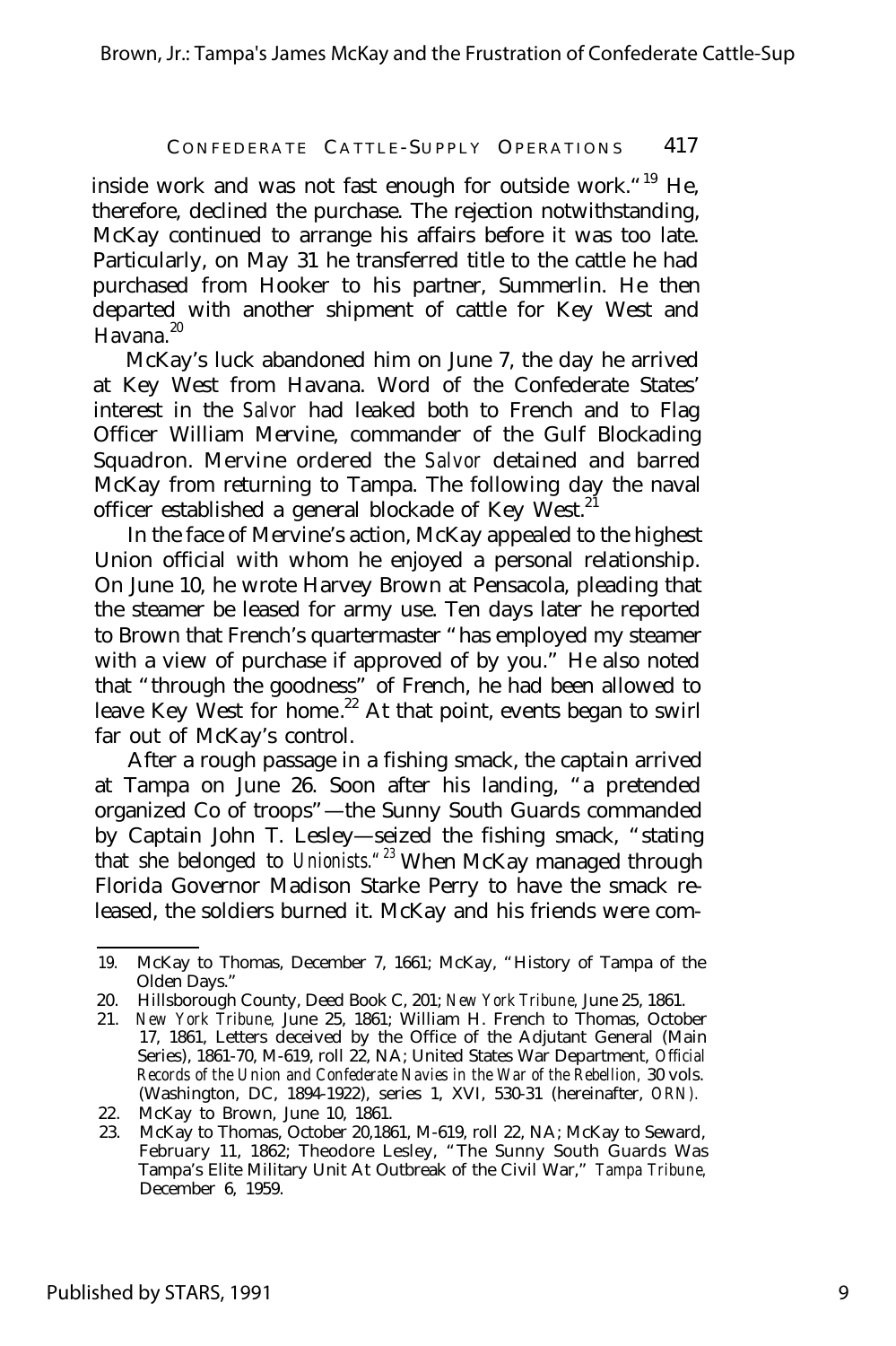pelled to ask the governor to clarify for Captain Lesley that his authority was subject to that of their friend, militia Colonel William I. Turner.<sup>24</sup>

McKay's problems were just beginning. Rumors were circulating in the area, as he later recalled, "that I was a general agent for the [United States] Government and a traitor and should be hung."<sup>25</sup> Disturbed by the "utter reckless & wicked disposition of the rabble," the captain quickly made his way north to confer with the governor. Perhaps reassured, he returned home to discover that state charges had been preferred against him for treason.<sup>26</sup>

Incidents occurring in July set the stage for McKay's arrest and subsequent trial. On the first, the Sunny South Guards were mustered into regular Confederate service at Tampa, no doubt prompting passions on the part of area secessionists. Coincidentally, the Union blockading vessel *R. R. Cuyler* arrived at Tampa Bay. Within days the *Florida Peninsular,* Tampa's newspaper, reported that Egmont Key at the mouth of the bay had been occupied by Union forces and that a battery of three cannon had been erected on the shore facing Tampa. Also, McKay published an open letter in the *Peninsular* blaming his troubles upon his old political adversary State Senator James T. Magbee. Magbee, in turn, denounced McKay in the paper as Tampa's equivalent of Benedict Arnold. These events occurred as news of the First Battle of Bull Run arrived. Volunteer prosecutor Magbee thereupon filed charges against McKay of petty treason. $27$ 

McKay's trial was held before two justices of the peace at the county courthouse on August 10. Magbee prosecuted the case with vigor and demanded death by hanging. One observer described the ordeal as "long and acrimonious."<sup>28</sup> Cattlemen associates of McKay's offered, in his words, "to come in mass and

<sup>24.</sup> John Darling et al. to Madison Starke Perry, June 27, 1861, folder 3, box 1, State Governors, Incoming Correspondence, 1857-1888, record group 101, series 577, Florida State Archives, Tallahassee (hereinafter, FSA).

<sup>25.</sup> McKay to Thomas, December 7, 1861.

<sup>26.</sup> McKay to Seward, February 11, 1862.

<sup>27.</sup> Lesley, "Sunny South Guards"; *New Orleans Bee,* July 10, 1861; Tampa *Florida Peninsular,* quoted in *New Orleans Bee,* August 6,186 1; Tampa *Florida Peninsular,* October 24, 1868.

<sup>28.</sup> Witness expense voucher for Peter Cursoe, August 20, 1861, Comptroller's Vouchers, Criminal Prosecutions, folder 4, box 3, record group 350, series 565, FSA; Tampa *Sunland Tribune,* October 26, 1878; Tampa *Florida Peninsular,* October 24, 1868.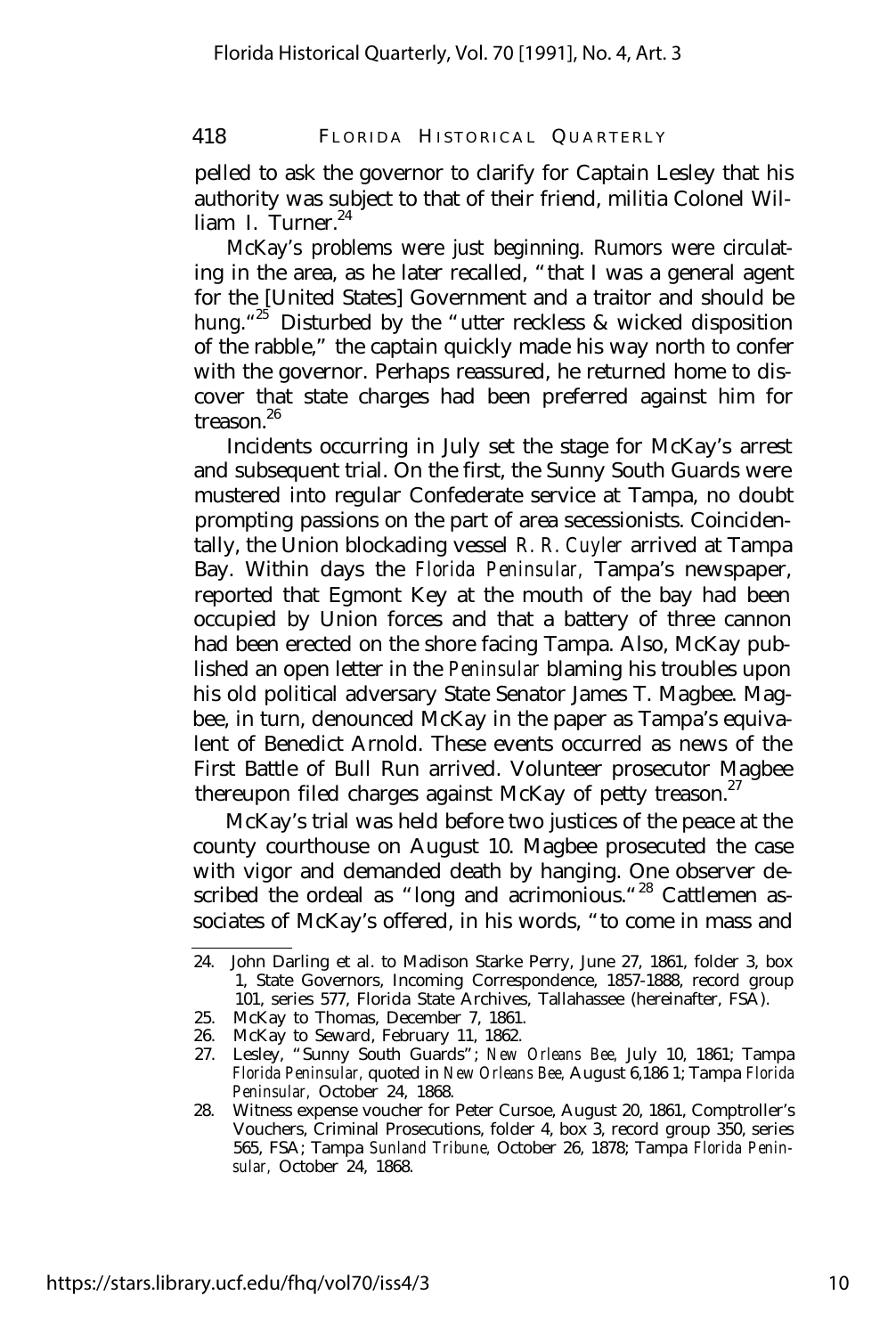break up the justice court," but the defendant declined their efforts.<sup>29</sup> McKay did have help, however. His defense was ably conducted by future Republican Governor Ossian Bingley Hart, a Tampa Unionist, and James Gettis, McKay's personal lawyer and a northern-born secessionist. Also, McKay's friend, militia Brigadier General Joseph M. Taylor, as a local man put it, "sat himself on the trial. "<sup>30</sup> In the end, the justices avoided judgment by binding the captain over for a new trial at the October term of the circuit court. They also placed him under \$10,000 bond.<sup>31</sup>

Upon his release, McKay immediately arranged to leave for Key West. Perhaps seriously, or else to provide a plausible excuse for his departure, he approached local Confederate officials for permission to run cattle from Charlotte Harbor to Havana in a "Spanish vessel."<sup>32</sup> He also arranged for his friend, General Taylor, to visit the Union blockading vessel at Tampa Bay under a flag of truce to secure permission for McKay, McKay's young son Donald, and several others to pass through the blockade. Captain Francis B. Ellison of the *R. R. Cuyler,* as McKay recalled, "very kindly consented."<sup>33</sup> He then secured a schooner and departed Tampa on August 13. Near Cape Roman on the lower Gulf coast, the vessel became disabled and, subsequently, was beset by a hurricane. For three days and nights the ship, its crew, and passengers rode out a "terrific" storm, and the party did not reach Key West until August 19.<sup>34</sup>

The ordeal of the past several months had taken its toll on McKay. One individual reported that, upon his Key West arrival, the captain "expressed disgust at the Confederate rule in Florida." McKay, the observer recalled, added that "he desired to remove his family to some place within the jurisdiction of the United States, dispose of his property at Tampa and vicinity and

<sup>29.</sup> McKay to Seward, February 11, 1862.

<sup>30.</sup> Tampa *Sunland Tribune,* October 26, 1878; Tampa *Florida Peninsular,* October 24, 1868; Petition of Citizens of Clear Water Harbor, August 15, 1861, folder 3, box 1, State Governors, Incoming Correspondence, 1857- 1888, record group 101, series 577, FSA.

<sup>31.</sup> McKay to Thomas, October 20, 1861.

<sup>32.</sup> McKay to A. Delaunay, August 11, 1861, Letters Received by the Confederate Secretary of the Treasury, 1861-1865, M-499, roll 38, NA.

<sup>33.</sup> McKay to Seward, February 11, 1862; Petition of Citizens of Clear Water Harbor, August 15, 1861.

<sup>34.</sup> Statement of Adolphus N. Pacetti, n.d., Pacetti family file, St. Augustine Historical Society Research Library, St. Augustine.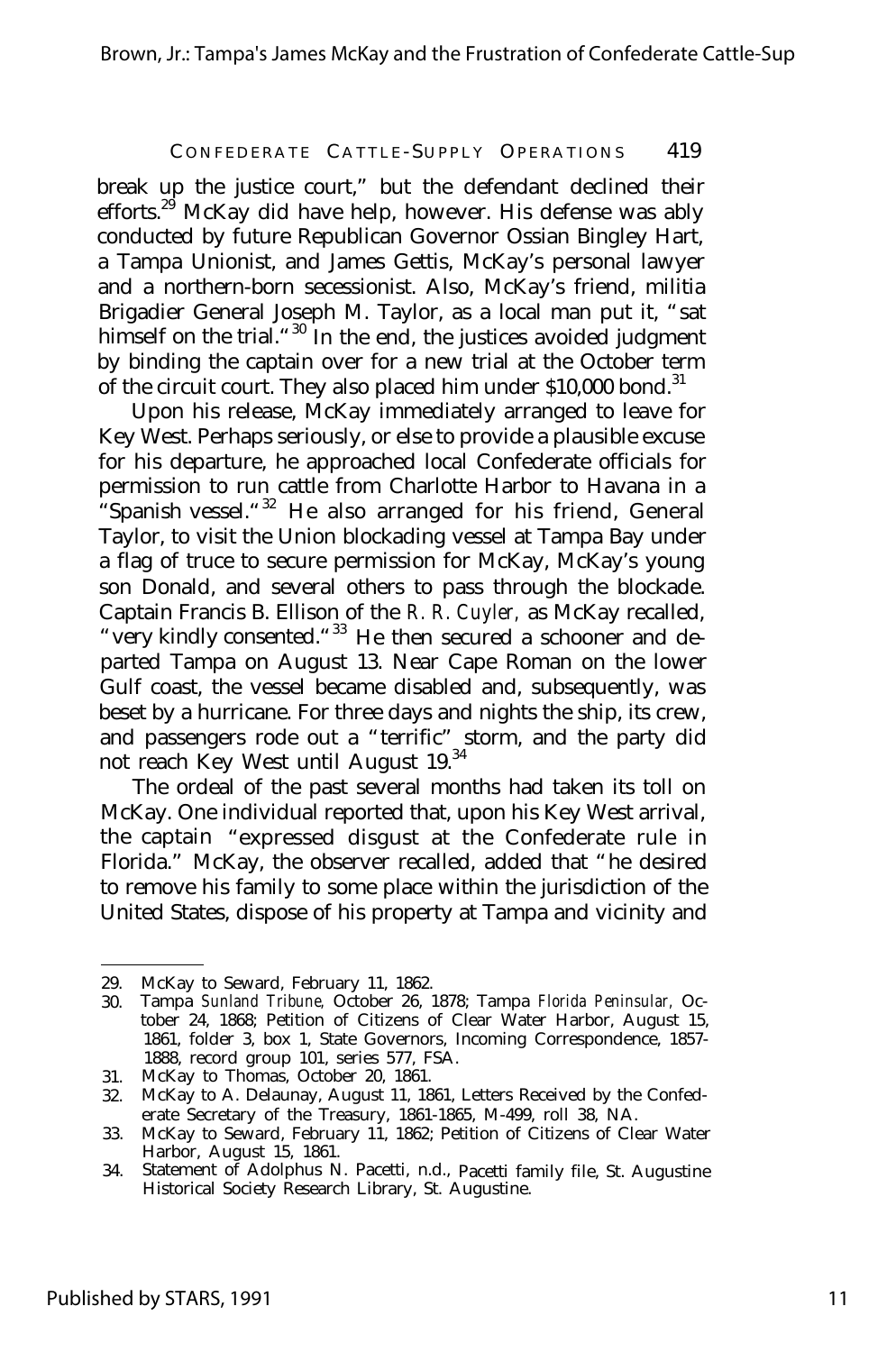turn over the *Salvor* to the Government of the United States."<sup>35</sup> Unfortunately, the government did not want to purchase the *Salvor —* which was lying idle with boiler trouble— although its agents did pay him \$1,026 in lease fees. McKay then looked to Havana, from which he had received an offer of either a lucrative charter arrangement or a purchase for \$38,000. After promising not to return to the Confederate States in the *Salvor* and also to bring a shipment of horses back to Major French, he was permitted to depart for Cuba.<sup>36</sup>

The Cuban offer for the *Salvor* had been withdrawn by the time McKay reached the island. After exploring his options, he decided to have the vessel repaired preparatory to a possible sale at Nassau. To protect himself from seizure by the blockade, he transferred title to a Scottish friend who arranged British registration for the boat. He also lade on a cargo of hats, shoes, cigars, coffee, gin, fruit, and— reportedly— pistols and percussion caps. On October 13, he departed Havana for Nassau but detoured toward the Tortugas and the Florida mainland, as he later asserted, to dispatch "my young son and negroes in a boat and send them home and for him to inform the court there [Tampa] the impossibility of my getting home."<sup>37</sup>

The detour, if it was a detour, quickly disrupted McKay's plans. Prior to his departure, the American consul at Havana had sent word of the captain's cargo to French. That officer alerted his naval counterpart who, in turn, dispatched the *Keystone State* to intercept the *Salvor.* The Union ship captured McKay's steamer late that evening about twenty miles south of the Tortugas. When it was brought in to Key West, French immediately boarded the vessel. He subsequently ordered McKay's arrest, a step that was to prove very helpful to McKay. The prisoner was confined at Fort Taylor, an action that upset the captain of the *Keystone State* who demanded his custody. French refused to turn McKay over and was seconded by United States District Judge William Marvin. Marvin, French, and other local officials then attempted to detain the *Salvor* within the jurisdiction of Marvin's admiralty court, even to the point of ordering

<sup>35.</sup> L. D. Stickney to Seward, February 11, 1862, in *OR,* series 2, II, 977.

<sup>36.</sup> McKay to Thomas, December 7, 1861; McKay to Seward, February 11, 1862; French to Thomas, October 17, 1861.

<sup>37.</sup> McKay to Thomas, December 7, 1861.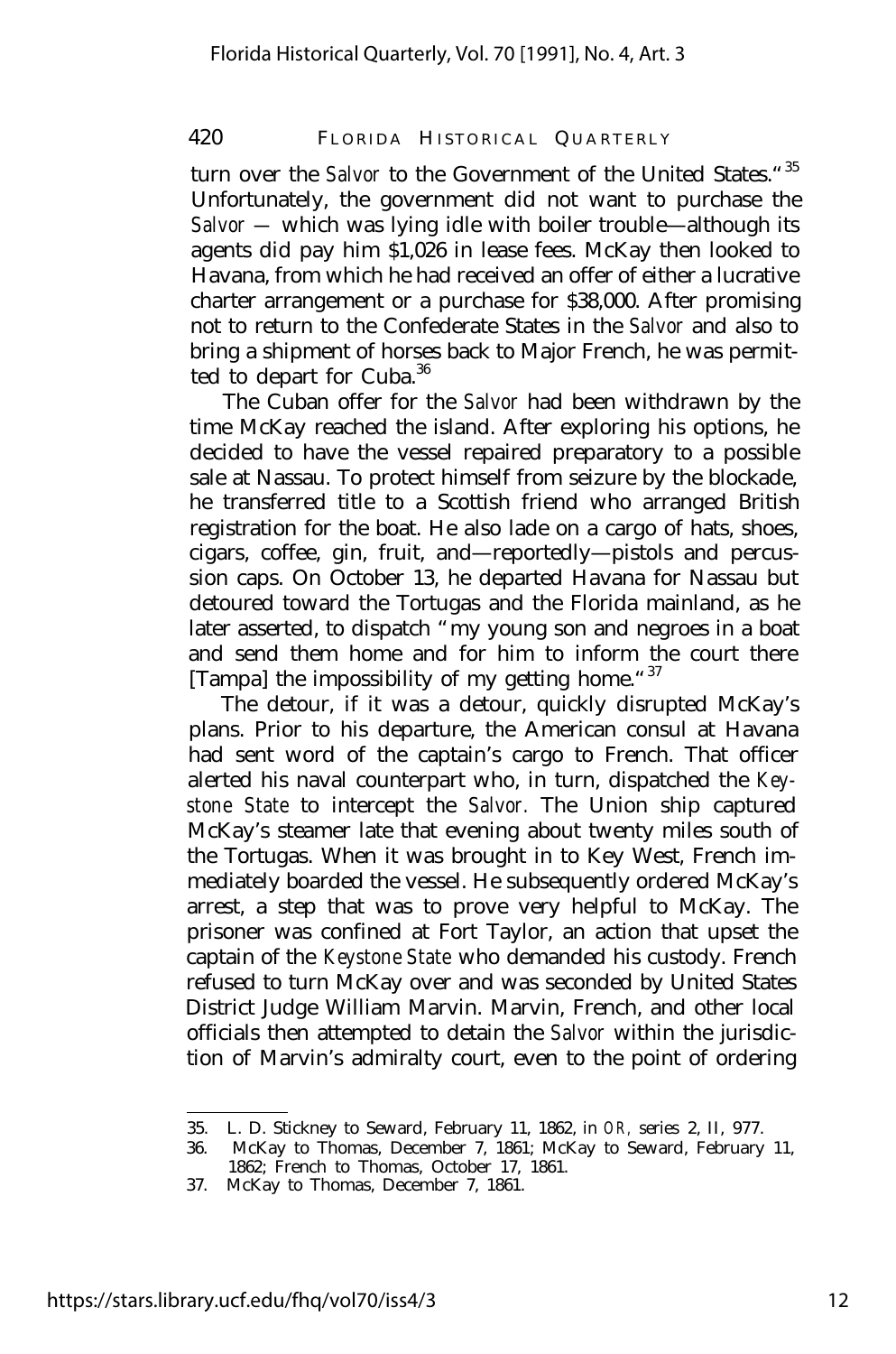the arrest of the *Keystone State's* captain. That officer refused to submit, however, and soon steamed with his prize for the North.<sup>38</sup>

The seizure and removal of the *Salvor* to a northern prize court was a financial disaster to McKay, but French's and Marvin's actions legally rebounded in his favor. They arranged for the captain's case to be taken before a friendly Key West Federal grand jury. The jury declined to indict since the evidence— the *Salvor* and its cargo— then was at Philadelphia. Meanwhile, McKay was detained at Fort Taylor. "I am comfortable . . . ," he related during his imprisonment, "as the Gents here know me and what my course and conduct has been since these troubles commenced." He wrote letters pleading for assistance, particularly to United States Army Adjutant General Lorenzo Thomas whom he had met in New York the previous year. He also suggested to Thomas that the government procure the *Salvor.* "I would prefer my property in the Hands of the Federal Govt which is known to those in authority here," he told Thomas, "but I can not have it so expressed to go home, my family and all I possess after many years hard work is in Florida."<sup>39</sup>

The pleas first showed results in December when Secretary of State William H. Seward requested the United States marshal at New York to examine the *Salvor's* crew who then were incarcerated at Fort Lafayette. That officer, on December 13, reported that the men had had no intention to run the blockade. Judge Marvin personally delivered to the adjutant general another letter from McKay and, likely, added his own words of support. The Department of State subsequently requested the captain's release from custody and directed him to report to the secretary of state. Authorities at Key West complied on January 23, 1862; Seward approved release of the *Salvor's* crew on January 29; and McKay arrived in Washington about February 1.<sup>40</sup>

McKay spent almost ten weeks in Washington. The period was an exciting time for Unionists. In February 1862, Ulysses S. Grant and his men captured Forts Henry and Donelson in Tennessee, and Nashville, the state's capital, surrendered. In March, General George B. McClellan and his Army of the Potomac

<sup>38.</sup> French to Thomas, October 17, 1861; McKay to Seward, February 11, 1862; *New York Herald,* October 25, 1861.

<sup>39.</sup> B. H. Hill to Thomas, December 7, 1861, in *OR,* series 2, II, 966-71; McKay to Thomas, December 7, 1861; McKay to Thomas, October 20, 1861.

<sup>40.</sup> Robert Murray to Seward, December 13, 1861, and February 3, 1862, and McKay to Thomas, December 7, 1861, in *OR,* series 2, 11, 957, 966-71, 976.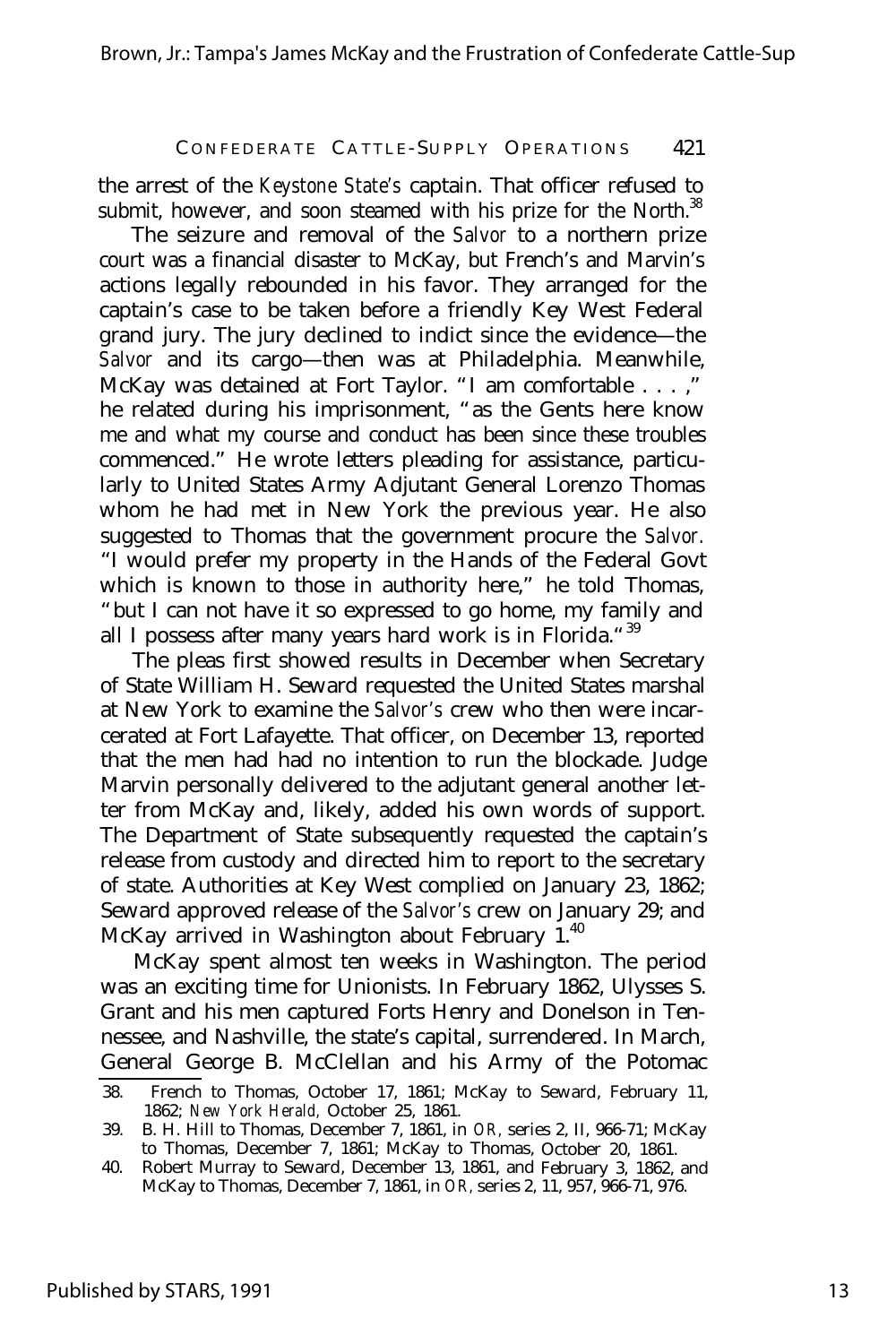finally embarked upon the Peninsula campaign, and preparations were underway for a Federal naval assault upon New Orleans. The Confederacy, reeling from its losses and a paucity of volunteers, in April passed the first conscription act in United States history.<sup>41</sup>

During the period, Florida also was on the minds of Union leaders, including President Abraham Lincoln. By mid-March, the state's principal Atlantic coastal towns— Fernandina, Jacksonville, and St. Augustine were in Union hands or were about to be. As those gains were finalized and consolidated, Lincoln granted an interview to Lyman D. Stickney, a former Vermont lawyer with business interests at the abandoned Fort Myers. During their discussion of "Florida affairs," Stickney mentioned James McKay's case, a matter he— Stickney— already had broached with Secretary Seward. On March 19, Stickney followed up the talk with a letter to Lincoln in which he pledged himself "for Captain McKay's future good conduct and loyalty to your Administration," He added: "If permitted to return to Florida via Key West [McKay] will co-operate with the Union forces, and . . . would be extremely valuable to the Government. Captain McKay owns many thousand head of beef-cattle in Florida which he will furnish to the Gulf Squadron and troops stationed in that region." The following day, the president forwarded the letter to Seward. "Please read this," Lincoln requested, "and speak with me about [it] at our next interview."<sup>42</sup>

The details of Lincoln's interview with Seward are unknown, but on the day of the president's endorsement— March 20, 1862— McKay was allowed to sign an oath of allegiance to the United States. Soon Secretary of the Navy Gideon Welles and Flag Officer William W. McKean, commander of the East Gulf Blockading Squadron, were corresponding about the occupation of Tampa, and naval officials had informed Brigadier General John M. Brannan, commanding the District of Key West, that

<sup>41.</sup> E. B. Long, *The Civil War Day By Day: An Almanac, 1861-1865* (Garden City, NY, 1971), 165-97.

<sup>42.</sup> Stickney to Abraham Lincoln, March 19, 1862, in OR, series 2, II, 981-82; Ovid L. Futch, "Salmon P. Chase and Civil War Politics in Florida," *Florida Historical Quarterly* 32 (January 1954), 162-63; Jerrell H. Shofner, *Nor Is It Over Yet: Florida in the Era of Reconstruction 1863-1877* (Gainesville, 1974), 6-10.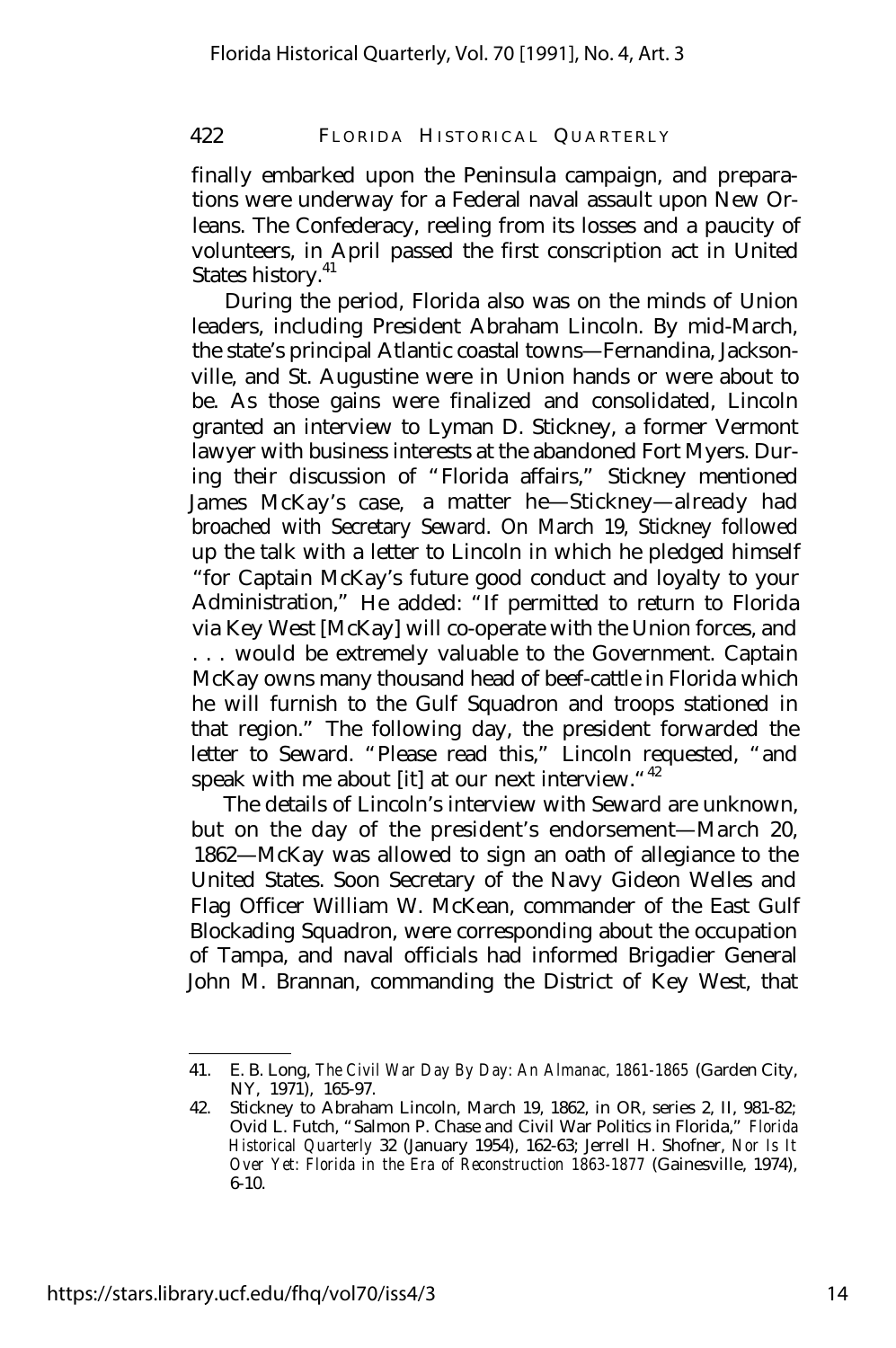"30,000 cattle were ready to be sold [at Tampa] to the U.S. as soon as it could be done with safety to the owners. "43

Released from custody with his son, McKay was at Key West by April 21. After discussions with General Brannan, he again wrote the adjutant general. "You may rest assured," McKay told Thomas, "of everything in my power being done for the restoration of the Union."<sup>44</sup> After discussing with McKay plans for the imminent occupation of Tampa, Brannan arranged for the former prisoner of war to pass unmolested through the blockade. "[McKay] has given me and the Government assurances," the general asserted to McKean, "that he will use his utmost endeavor to cause the people in that vicinity to return to their allegiance."<sup>45</sup>

As McKay and his son sailed to Tampa, the former prisoner likely looked forward to a quick end to the war. The spring had witnessed triumphant Union victories, including successes in Florida and, most recently, New Orleans. At the very least, he could anticipate an early Union seizure of Tampa and prosperous times selling beef to the United States government. Even the town's occupation probably caused him little worry. Before his departure from Washington one northern newspaper reported that Tampa's Confederates had "grown desperate since the loss of Fort Donelson," and— as General Brannan no doubt informed him, if he did not already know— his [McKay's] son-inlaw, West Point graduate Robert Brenham Thomas, then was commanding the troops at Fort Brooke.<sup>46</sup>

Any dreams McKay held of a peaceful future were shattered, however, soon after his mid-May arrival at Tampa. Confederate forces blunted Union drives at Shiloh and on the Peninsula. At home, a fiercely secessionist company of Confederate troops the Oklawaha Rangers, captained by John W. Pearson— was stationed at Fort Brooke in place of Thomas's men. The Rangers quickly set about "scouring the woods, looking after deserters

<sup>43.</sup> Oath of allegiance, James McKay of Tampa, Florida, March 20, 1862, Prisoner of War files; William W. McKean to Gideon Welles, April 23, 1862, in *ORN,* series 1, XVII, 218-19; J. M. Brannan to Thomas, April 19, 1862, Department of the South, Letters Received, box 1, record group 393, NA.

<sup>44.</sup> McKay to Thomas, April 24, 1862, in *OR,* series 2, II, 981-82.

<sup>45.</sup> Brannan to McKean, May 7, 1862, Letters Sent, Department and District of Key West, Florida, vol. 61, record group 393, part I, entry 2266, NA.

<sup>46.</sup> Long, *Civil War Day By Day,* 202-04; *Boston Daily Journal,* March 21, 1862; *Tampa Tribune,* January 26, 1901; Grismer, *Tampa,* 141.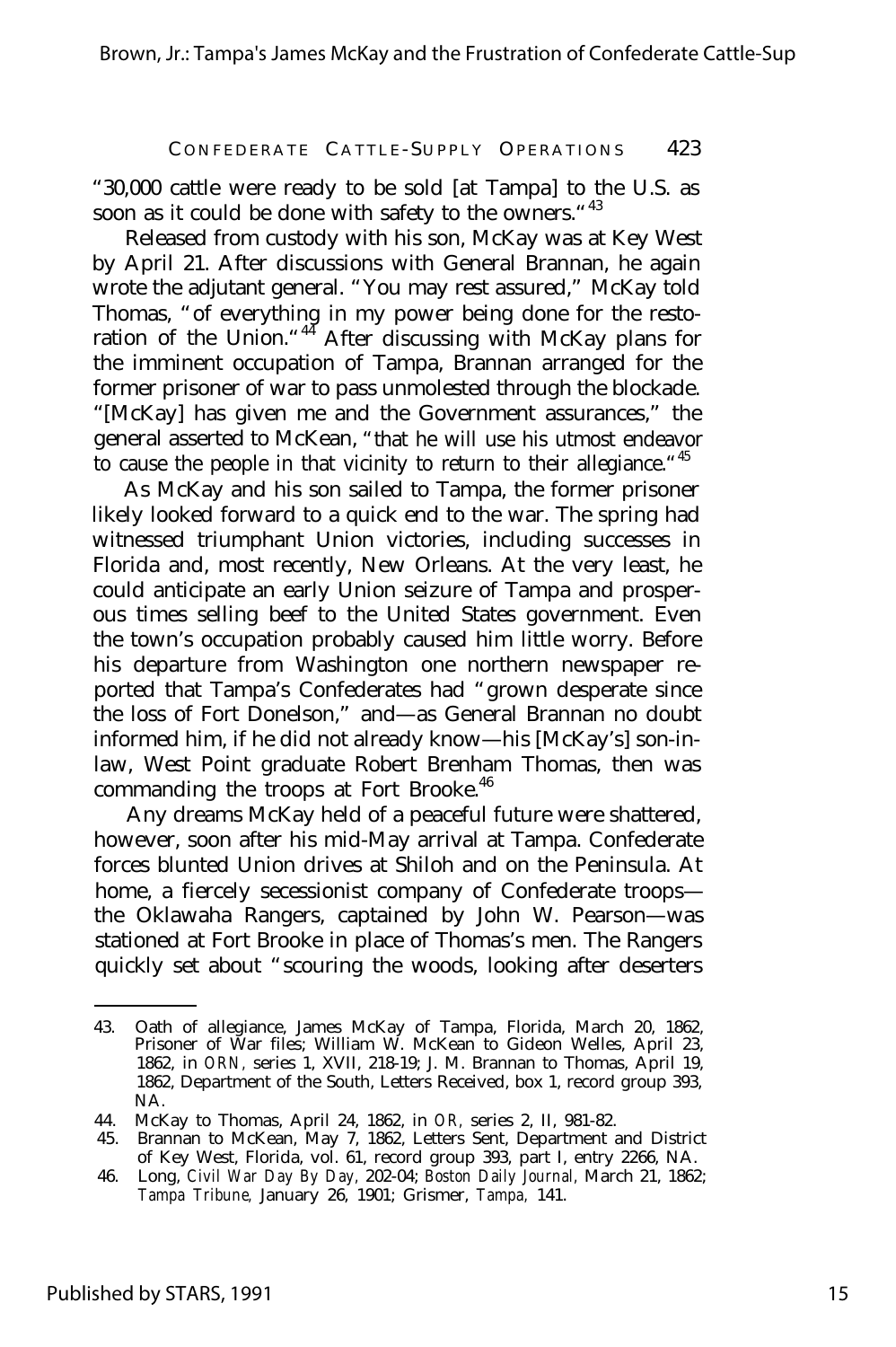and conscripts." They further reduced local morale by plundering private gardens "as fast as any edibles are produced." More important, they were prepared to resist any attack. $47$ 

The Union assault upon Tampa came on June 30, 1862. As if the act was a mere formality, the captain of the Union warship *Sagamore* dispatched a lieutenant and twenty men to request the town's unconditional capitulation. Pearson rejected the demand, remarking that he did not "understand the meaning of the word surrender.<sup>"48</sup> That evening the Federal force bombarded Tampa for an hour and, in turn, was shelled from Fort Brooke. The following morning the *Sagamore* again opened fire, but shortly after noon it departed the bay. "They went away," a local minister reported, "by a gracious providence having done no damage to either man or beast, house or fence.<sup>"49</sup> Tampa would not be occupied by Union forces for over twenty-two months.<sup>50</sup>

The Oklawaha Rangers remained in Tampa until October 1863. Their presence stifled most overt resistance to Confederate rule, although many area men "lay[ed] out" to avoid conscription.<sup>51</sup> Summerlin meanwhile contracted with the Confederate government to supply beef, and his associates earned substantial sums in Confederate currency and bonds. Francis A. Hendry alone received \$50,000 during June-September 1862. McKay initially in partnership with Summerlin— returned to blockade running. Utilizing the small, slow *Scottish Chief,* he passed unmolested through the increasingly tight Union blockade six times. Although Florida law enacted in November 1861 forbade the exportation of beef and other food supplies, he first shipped cattle but later turned to more-lucrative cotton. The ship's crew had just finished loading cargo for a seventh voyage when the vessel was burned by a Union raiding party.<sup>52</sup>

<sup>47.</sup> Zack C. Waters, "Florida's Confederate Guerrillas: John W. Pearson and the Oklawaha Rangers," *Florida Historical Quarterly* 70 (October 1991), 142. 48. Ibid., 140.

<sup>49.</sup> Augusta [GA] *Southern Christian Advocate,* August 14, 1862.

<sup>50.</sup> Brown, *Florida's Peace River Frontier,* 167. See also William J. Schellings, ed., "On Blockade Duty in Florida Waters: Excerpts From a Union Naval Officer's Diary," *Tequesta* 15 (1955), 62-63; and Frank Falero, Jr., "Naval Engagements in Tampa Bay, 1862," *Florida Historical Quarterly* 46 (October 1967), 137-38.

<sup>51.</sup> Waters, "Florida's Confederate Guerrillas," 143; Kyle S. VanLandingham, "William Alderman 1838-1893: A Pioneer Settler of Manatee County," *South Florida Pioneers* 4 (April 1975), 2.

<sup>52.</sup> Brown, *Florida's Peace River Frontier,* 148-52; McKay, "History of Tampa of the Olden Days"; Davis, *The Civil War* and *Reconstruction in Florida,* 183.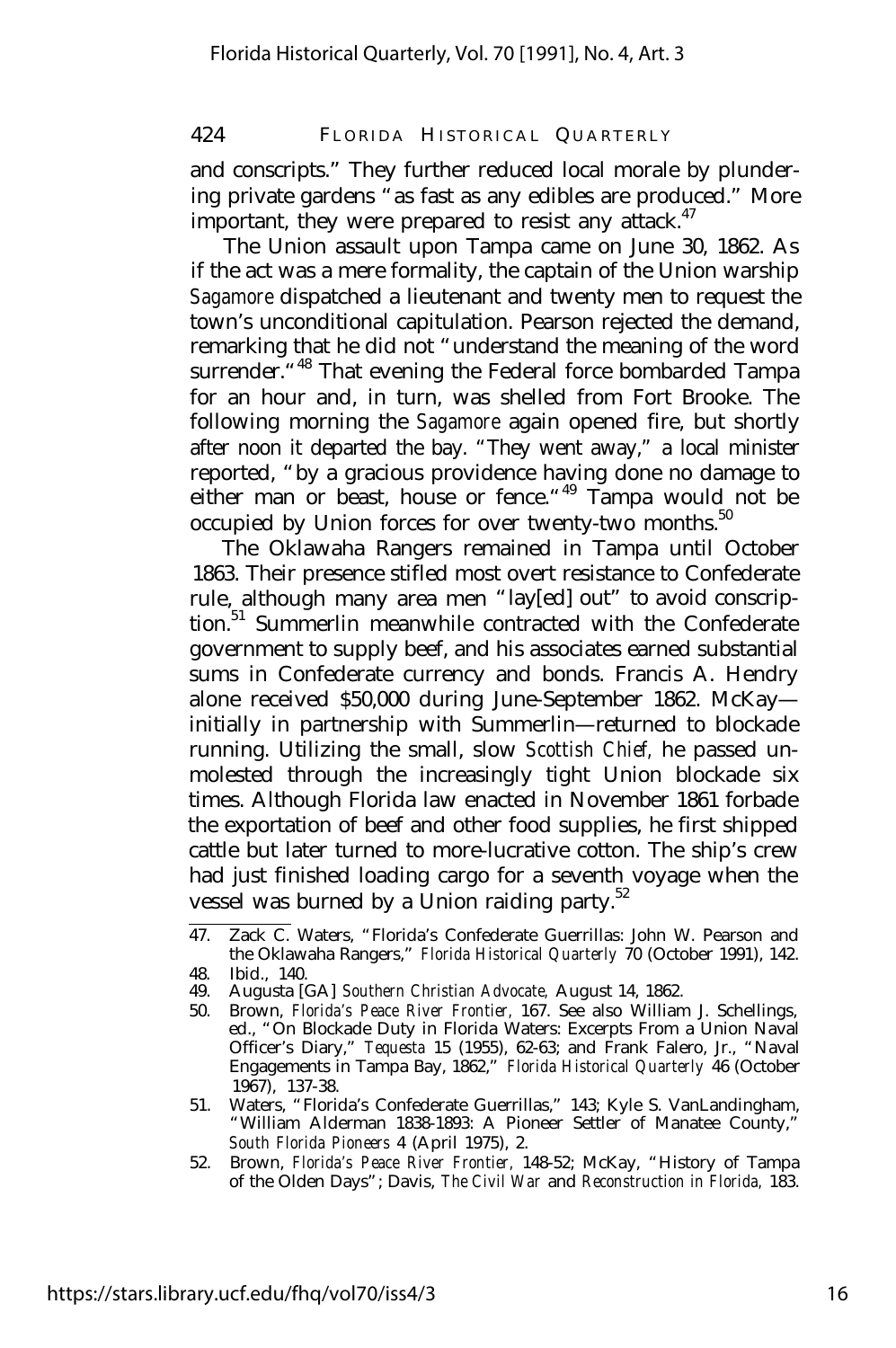By the time the *Scottish Chief* was destroyed on October 13, 1863, McKay had fully re-established himself in the Tampa area. His blockade-running adventures— which had brought in needed goods, as well as gold for the suppliers of his cargoes had restored his popularity. The indictment against him effectively was dismissed by a grand jury whose foreman was Madison Post. He even was readmitted to the local Masonic lodge from which he had been expelled eight years previously. The captain also avenged himself politically. In October 1862, he was elected to the Hillsborough County commission and saw General Joseph M. Taylor unseat his nemesis, James T. Magbee, from the state senate.<sup>53</sup>

As McKay consolidated his position at Tampa, supply problems continued to plague Confederate armies, forcing increased reliance upon Florida beef. In response, recently elected Florida Governor John Milton decided that the state needed a comprehensive network of commissary agents to facilitate and maximize the shipment of cattle. He quickly appointed Quincy lawyer Pleasant W. White to act as the network's chief officer. As agent for the south Florida district that covered the state's largest ranges, White turned to McKay. With the captain's help, White believed, "Beef Cattle . . . could be driven out at the rate of three to four thousand per month."<sup>54</sup> The goal never was achieved, and actual deliveries were far from it.

McKay's motives for accepting the position of commissary agent can be gleaned only from his actions. The economic circumstances under which he began work, however, provide the context for subsequent events. In the summer of 1863, given

McKay apparently leased the *Scottish Chief,* which was owned by W. G. Ferris & Son of Tampa. Tampa *Florida Peninsular,* August 11, 1860; W. G. Ferris & Son to Alonzo B. Noyes, July 20, 1861, Misc. Letters to Alonzo B. Noyes, Alonzo B. Noyes Papers, PKY.

<sup>53.</sup> Grand Jury Presentment, Hillsborough County [Fall Term 1862?], Secretary of State, Correspondence, 1831-1917, folder 3, box 3, record group 150, series 24, FSA: "Minute Book 1852-1857," 191-92, and "Minute Book 1857-1864," 243, Hillsborough Lodge #25, Masonic Temple, Tampa; Return of election of October 6, 1862, Hillsborough County, Elections Returns, Territorial and Statehood 'Election Returns (1824-1870), box 9, record group 156, series 21, FSA; Hillsborough County, Circuit Court Minute Book [1854-1866], 708, Hillsborough County Courthouse.

<sup>54.</sup> Taylor, "Rebel Beef," 17-18; P. W. White to S. B. French, August 5, 1863, P. W. White Letterbook, July 15, 1863-April 12, 1864, 41, Pleasant Woodson White Papers, Florida Historical Society, University of South Florida, Tampa (hereinafter, White Papers).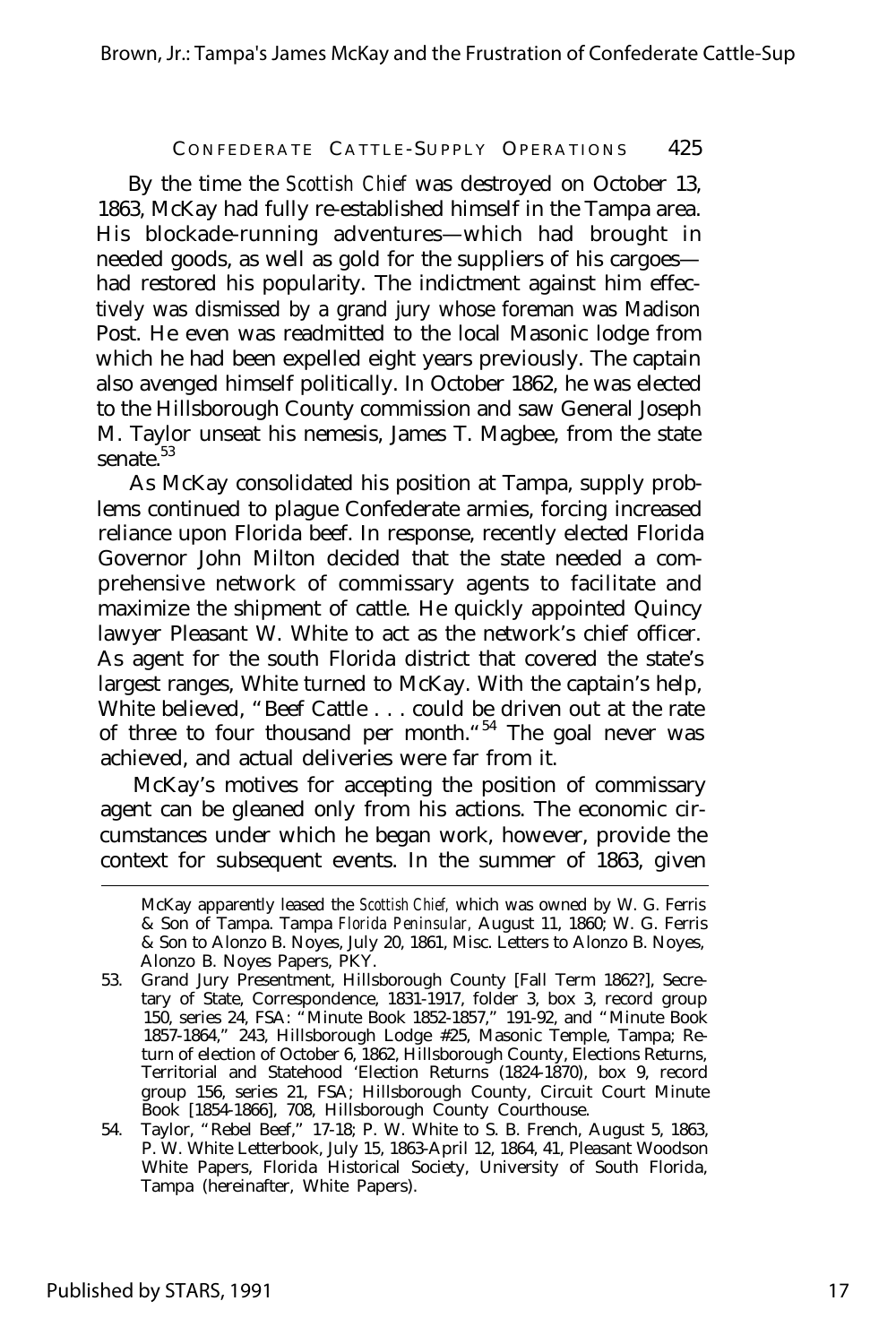defeats at Vicksburg and Gettysburg, the future of the Confederacy and the worth of its currency appeared weak to many south Florida cattlemen. Few of them were strong supporters of secession; they were looking to their own future and saw it in the Havana cattle market. There, beeves could be exchanged for Spanish gold rather than for depreciating Confederate paper. Their interests, therefore, lay in protecting the herds from depletion until the Cuban trade could be resumed. Their link with that Cuban trade was McKay.

Under the circumstances, McKay only slowly organized cattlesupply operations, and his official correspondence recited a litany of excuses. He was hampered, he told his superiors, because of bad weather, lack of funds, a scarcity of cowhunters and drivers, and poor health. "I hardly feel Recovered fully from my up the country attack," he noted on August 27,  $1863$ ,  $55$  Anxious about the delays, White visited the area in September only to be confronted with his agent's demands that local men serving in the Army of Tennessee be detailed as cowhunters and drivers. Many of the men were relatives of McKay's associates, and the one of most concern to the agent was his son, James McKay, Jr. A Confederate official sent from Charleston, South Carolina, to inquire into the shipment delays reported on October 29: "Mr. McKay . . . did not commence operations until the 1st instant, and we have not, up to this time, received any cattle from that source." 56

White eventually arranged for the men requested by McKay, including the captain's son, to be detailed to south Florida. As gathering operations commenced in earnest, however, McKay centered his attentions on poor-quality herds located within proximity to the more-settled areas of his district, such as Hillsborough and Hernando counties. "[A]ll that has gone forward as yet has been from the poorest Ranges," he wrote to White on November 9, "it being impracticable to get to the best untill now. "<sup>57</sup> The best and largest herds were ranged near the remote Kissimmee River, and they always lay just beyond McKay's reach. "I regret to say [that I] have received information," he informed White late in November, "that [my cowhunters] could not operate

<sup>55.</sup> McKay to A. B. Noyes, August 27, 1863, White Papers.

<sup>56.</sup> McKay to White, September 27, 1863, White Papers; C. McClenaghan to H. C. Guerin, October 29, 1863, in *OR,* series 1, XXVIII, part I, 459-62.

<sup>57.</sup> McKay to White, November 9, 1863, White Papers.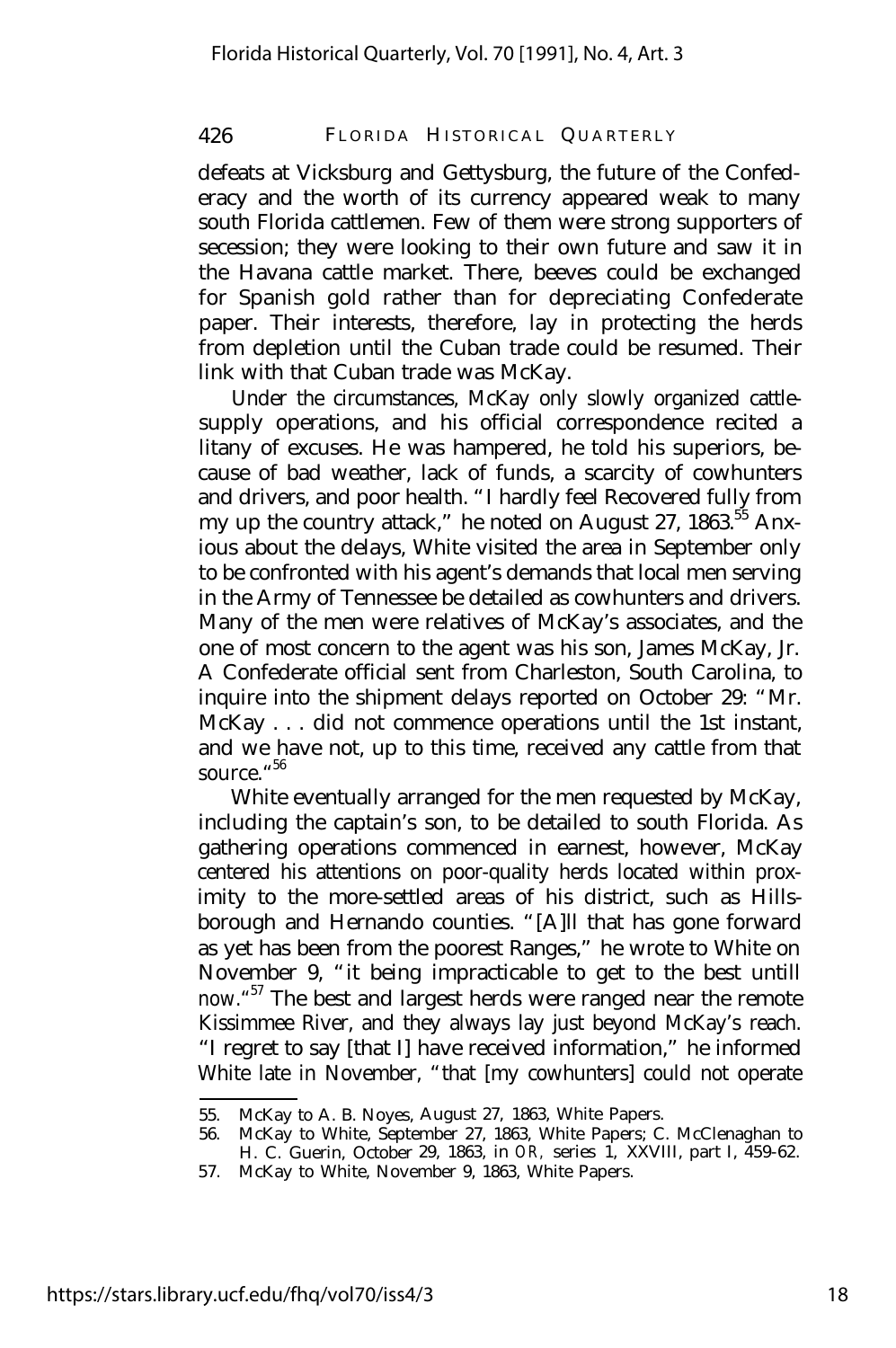[at the Kissimmee] it being quite impracticable on account of water.<sup>"58</sup> In December he noted that the river "is fast drying up and a few cattle can be obtained," but in January 1864 he acknowledged his disappointing collections, "the Kissimi being still so high." <sup>59</sup> Despite the poor collections, White nonetheless told Governor Milton in December 1863 that "[t]hree-fourths of the beefcattle are now furnished from Manatee and Brevard Counties." The agent continued: "What is to be the fate of our armies, now almost solely dependent upon this State for meat, Heaven only knows." 60

White's exasperation coincided with other disturbing reports from south Florida. Late in 1863, the Union army occupied positions below Tampa at Charlotte Harbor's Useppa Island and at Fort Myers. Most of the soldiers involved were south Florida refugees, organized first as the Florida Rangers and then as the Second Florida Cavalry. Rumors also circulated that area cattlemen were in league with the refugees. A Florida account, picked up by southern newspapers in January 1864, noted, "It is also said that some have agreed to furnish large numbers of cattle to the enemy."<sup>61</sup> Six weeks later the *Charleston Daily Courier* stated more directly that "[south Florida deserters and traitors] are supplying the Yankees with cattle."<sup>62</sup>

If McKay was looking for an excuse to curtail cattle shipments, the presence of the small Union force at Fort Myers provided what he needed. At the beginning of the year he already had alerted White that "from the poor condition of the Cattle, as also the poor pasture on the way to be had, I have thought it wrong to continue operations. "<sup>63</sup> A month later he warned, "The Raids of the enemy on the sea board  $\&$  into the interior has given me much uneasiness in Relation to future operations. "<sup>64</sup> After regular Confederate troops were withdrawn from south Florida— permanently as it turned out— to meet the Union movement that resulted in the Battle of Olustee, McKay convinced

<sup>58.</sup> Ibid., November 20, 1863.

<sup>59.</sup> Ibid., December 16, 1863, January 7, 1864.

<sup>60.</sup> White to John Milton, December 9, 1863, in *OR,* series 4, IV, 18.

<sup>61.</sup> Brown, *Florida's Peace River Frontier,* 157-60; Gainesville *Cotton States,* quoted in *Charleston* [SC] *Daily Courier,* January 30, 1864.

*<sup>62.</sup> Charleston [SC] Daily* Courier, March 10, 1864.

<sup>63.</sup> McKay to White, January 7, 1864, White Papers,

<sup>64.</sup> Ibid., February 7, 1864.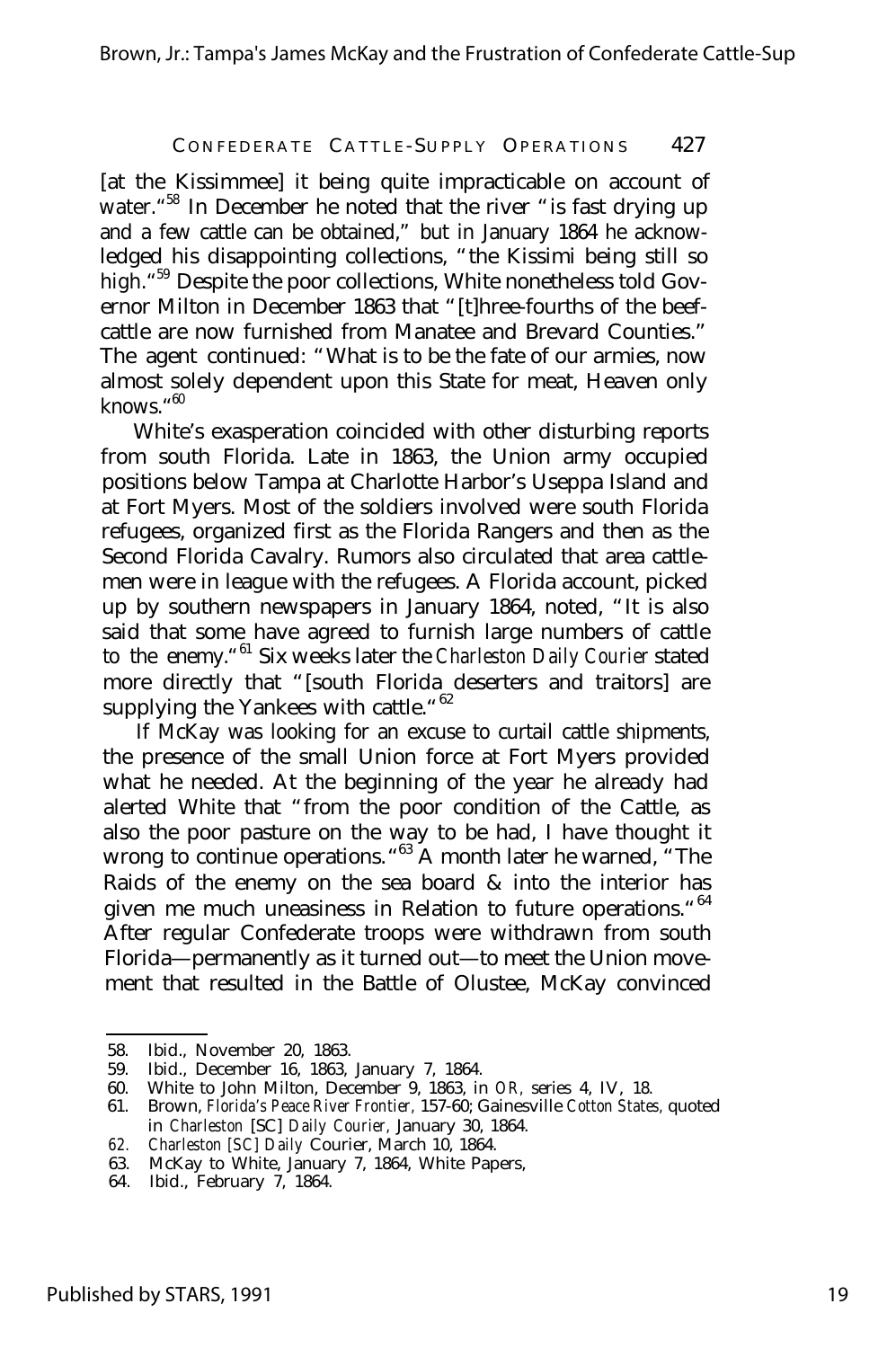White that the Union men "will soon hold the country between [the Caloosahatchee River] and Tampa."<sup>65</sup>

In fairness to McKay's reputation as a Confederate, the military situation in south Florida had become extreme. The February 1864 repeal of draft exemptions for cattlemen prompted scores of area men to enlist at Fort Myers in the Second Florida Cavalry. Included among their number was James Dopson Green, perhaps the most influential political figure in the Peace River area where cattle-collection operations were centered. In March and in April, Green led assaults upon Fort Meade, the principal town in the interior. He and McKay were well known to each other, and Green and Summerlin had been associated for over a decade. When White visited McKay at Tampa in September 1863, Green had been present and had refused to eat with the Confederate official.<sup>66</sup>

Repeal of the Confederate draft exemption for cattlemen posed an additional problem for McKay. While Union forces were growing, the remaining local men who previously had been exempt now were liable for Confederate service. Of course, regular troops also had been withdrawn from the region. In an attempt to solve the dilemma, McKay approached White with an idea. He began by asserting that "no Cattle may be expected from this District untill the enemy is got Rid off.<sup>"67</sup> He then proposed the creation of a special commissary service of local cattlemen and cowhunters. Eventually called the Cow Cavalry, the service offered local men a way out of the draft while ostensibly providing McKay with assistance and the area with defenders. Its largest company ultimately would be commanded by Francis A. Hendry. After some delay, White arranged for the proper authorizations, but not before he was compelled to report on April 12, "[McKay] has not been able to collect any cattle for the army this year."<sup>68</sup>

While the Cow Cavalry companies slowly organized, the Second Florida Cavalry grew bolder. In early May, Union army

<sup>65.</sup> White to L. B. Northrop, February 28, 1864, White Papers.

<sup>66.</sup> Brown, *Florida's Peace River Frontier.* 92-93, 160-67; McKay to White, March 25, 1864, White Papers.

<sup>67.</sup> Robert A. Taylor, "Cow Cavalry: Munnerlyn's Battalion in Florida, 1864- 1865," *Florida Historical Quarterly* 65 (October 1986), 197-98; McKay to White, March 25, 1864.

<sup>68.</sup> White to William G. Barth, April 12, 1864, White Papers; Brown, *Florida's Peace River Frontier,* 166-67.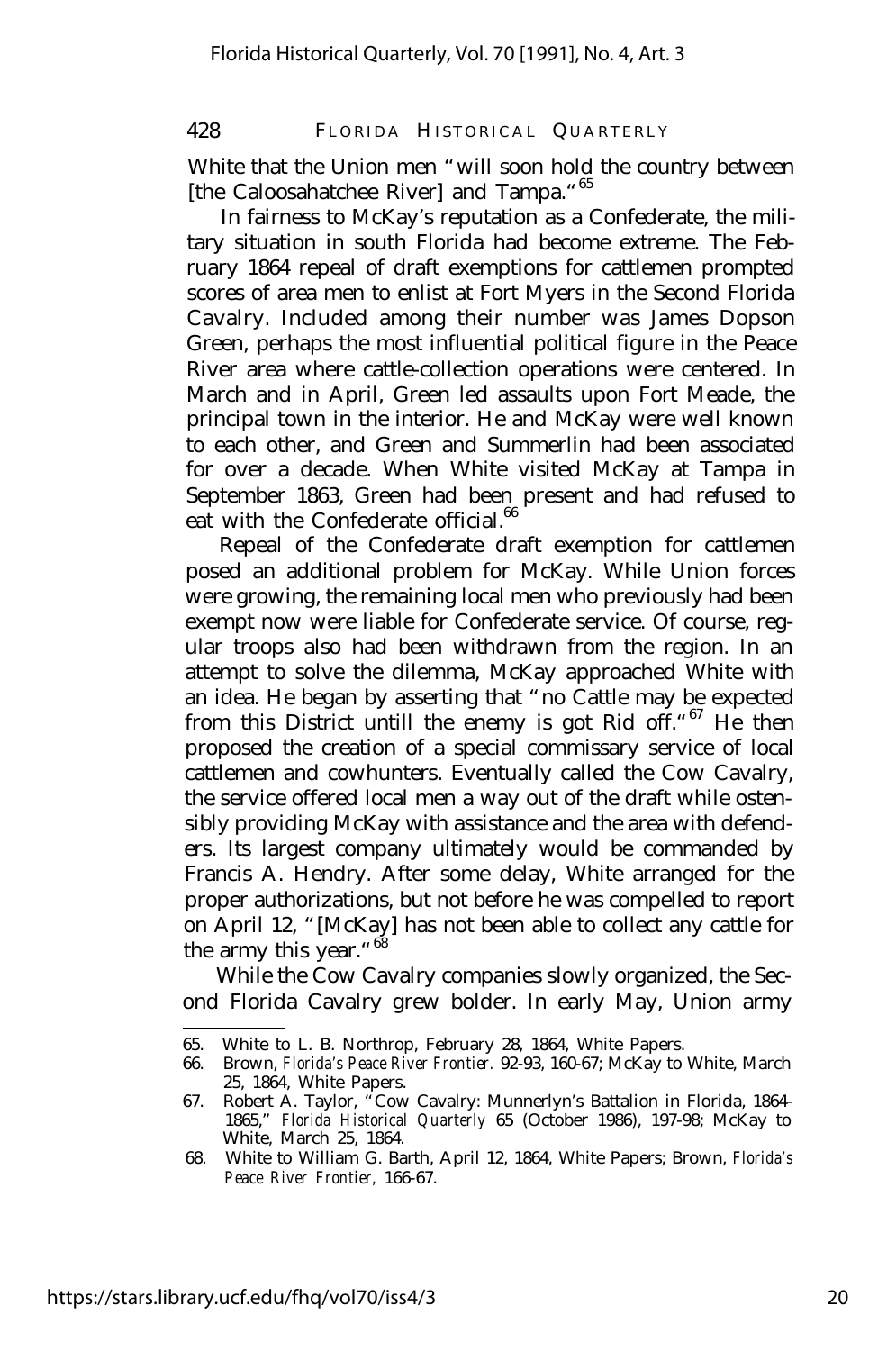officials were "tipped off' that McKay's cowhunters had left Tampa for Fort Meade.<sup>69</sup> Union forces then descended upon the town and occupied it for two days. James McKay was in Gainesville, having left home several days earlier. When James McKay, Jr., heard about the attack, he rushed with his men back to Tampa but then sent in word that he would not attack for twenty-four hours. The Union men completed their search of the town and, subsequently, withdrew to Fort Myers. They then marched overland the ninety miles to Fort Meade, occupied the town, seized Confederate supplies and cattle, and burned the fort's buildings. Again they withdrew without serious contest to Fort Myers.<sup>70</sup>

The assaults upon Tampa and Fort Meade were disastrous for Confederate morale in south Florida. As an area man put it, "The times hear is vary squally . . . [and] there is only one hundred soldiers to compet with all the yanky raiders that may cum in our Country.  $1\overline{}$  One squad of Confederate soldiers singled out Jacob Summerlin "for their special malediction" and drove the man and his family from their home. Cattle-supply operations were suspended for months, although by the fall given problems that plagued Union forces— the Cow Cavalry units were able to re-establish an uneasy control over the ranges. By then, however, it was too late for the Confederacy.<sup>72</sup>

McKay's actions as commissary officer indicate, at the least, a willingness to turn a blind eye to the attempts of cattlemen to protect their herds; more likely, given his long-time personal and business associations, he was a full partner in the effort. Was he, however, more than that? Did he have another partner the United States government? Confederate Major General Howell Cobb, for one, believed something was badly wrong in Florida. On March 7, 1865, he wrote Major General Sam Jones, then commanding in the state: "I have no doubt there has been considerable frauds perpetrated in the sale of beef cattle from

<sup>69.</sup> Anthony P. Pizzo, *Tampa Town 1824-1886: The Cracker Village With A Latin Accent* (Tampa, 1968), 70.

<sup>70.</sup> Brown, *Florida's Peace River Frontier,* 167-69; McKay, "History of Tampa of the Olden Days."

<sup>71.</sup> Unsigned letter dated "Polke County Bartow Postoffice June the 9 1864" in "Minutes of the Salem Church, Echopocksassa, Hillsborough County, Fla., Oct. 15, 1850-Nov. 15, 1851," Polk County Historical and Genealogical Library, Bartow.

<sup>72.</sup> Brown, *Florida's Peace River Frontier,* 169-70.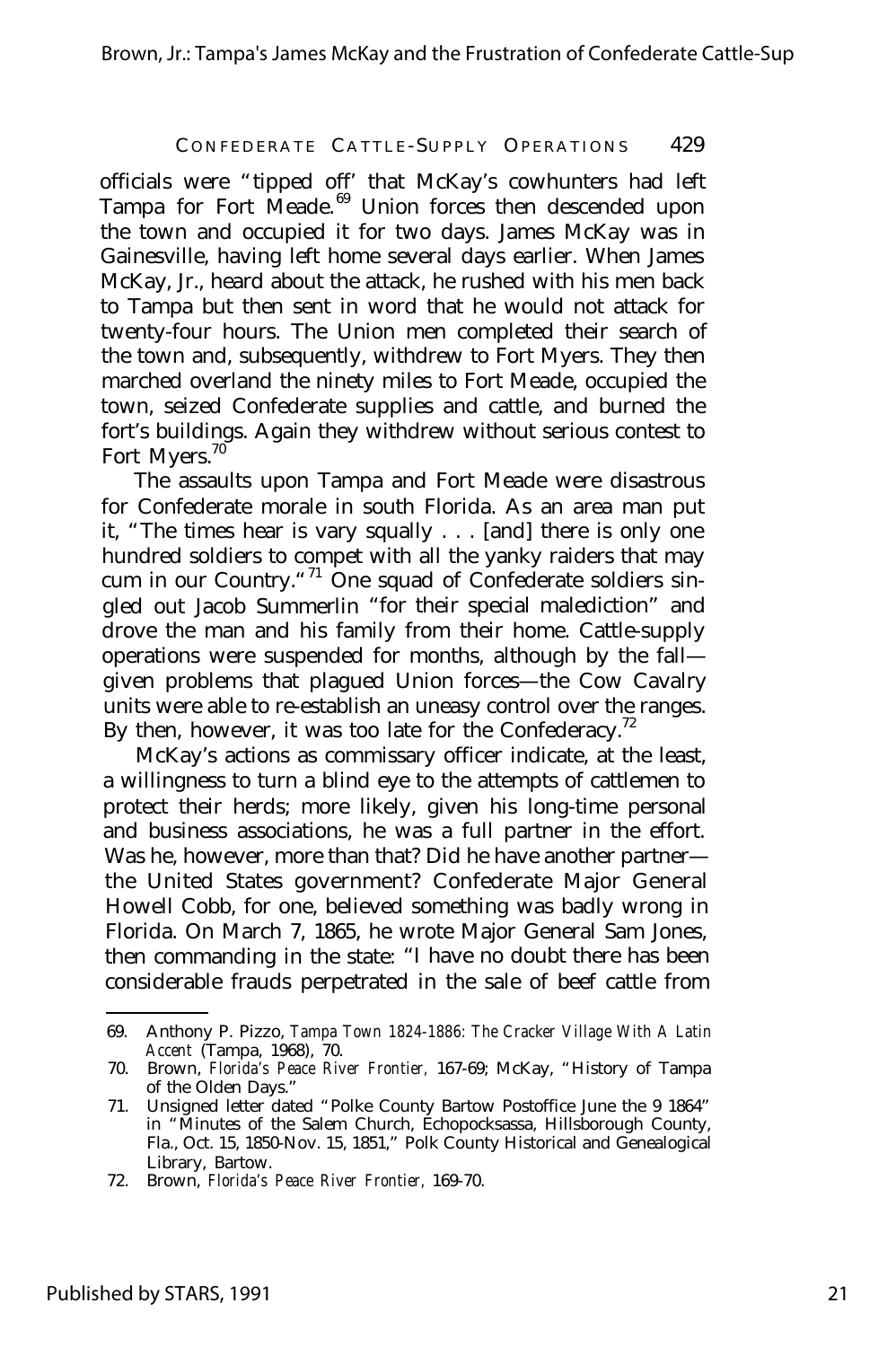Florida." Cobb ordered an investigation, but apparently the war ended before the report could be completed.<sup>75</sup>

In the absence of a "smoking gun" proving McKay's continuing ties with the Union war effort, the situation must be examined based upon circumstantial evidence. The tests commonly applied in such cases are opportunity and motive. McKay's appointment as commissary officer for south Florida certainly afforded opportunity to serve the United States by undermining cattle-supply operations. Were those operations undermined? Cattle shipments from Florida never met the needs or expectations of Confederate leaders, and the reasons given were questionable, at least to the extent that they provoked on-site visits by key officials of the supply system. The excuse of continued inaccessibility of the Kissimmee River area due to flooding particularly echoed ploys used both earlier and later to keep troublesome military men out of interior south Florida. In circumstances not too different from McKay's, the Seminole chief Alligator taunted General Thomas Sidney Jesup during the Second Seminole War by asserting that Jesup's men had captured only the poorest Indian cattle, the "cowhides." Alligator told the general: "Had you gone a little further, you would have gotten beef. The Indians have a great many cattle yet." $74$ 

And, plenty of beef remained on the Florida ranges to be shipped to Cuba for \$17 to \$27 a head in gold. "Cattle are still abundant in [south] Florida," reported the Jacksonville *Florida Times* in October 1865, six months after the war's end.<sup>75</sup> Owners in Hillsborough, Manatee, and Polk counties, who had reported for taxation a total of 106,130 head in 1861, reported 115,653 in 1866. When a Federal officer questioned Summerlin two months later about the size of his holdings, the cowman was at a loss for a specific answer. "[H]e told us he did not know how many cattle he had," reported Colonel George F. Thompson, "but supposed the number to be about 20,000." McKay, at the time, owned almost  $2,000$  head.<sup>76</sup>

<sup>73.</sup> Howell Cobb to Sam Jones, March 7, 1865, Major General Sam Jones Papers, Museum of the Confederacy, Richmond, VA.

<sup>74.</sup> *Tallahassee Sentinel,* April 19, 1867; *Army & Navy Chronicle,* March 7, 1839, 154.

<sup>75.</sup> Jacksonville *Florida Times,* quoted in Washington [DC] *Daily Morning Chronicle,* October 24, 1865.

<sup>76.</sup> The number of cattle reported for 1866 includes 12,621 head in Hillsborough County (220 of which belonged to McKay). The Hillsborough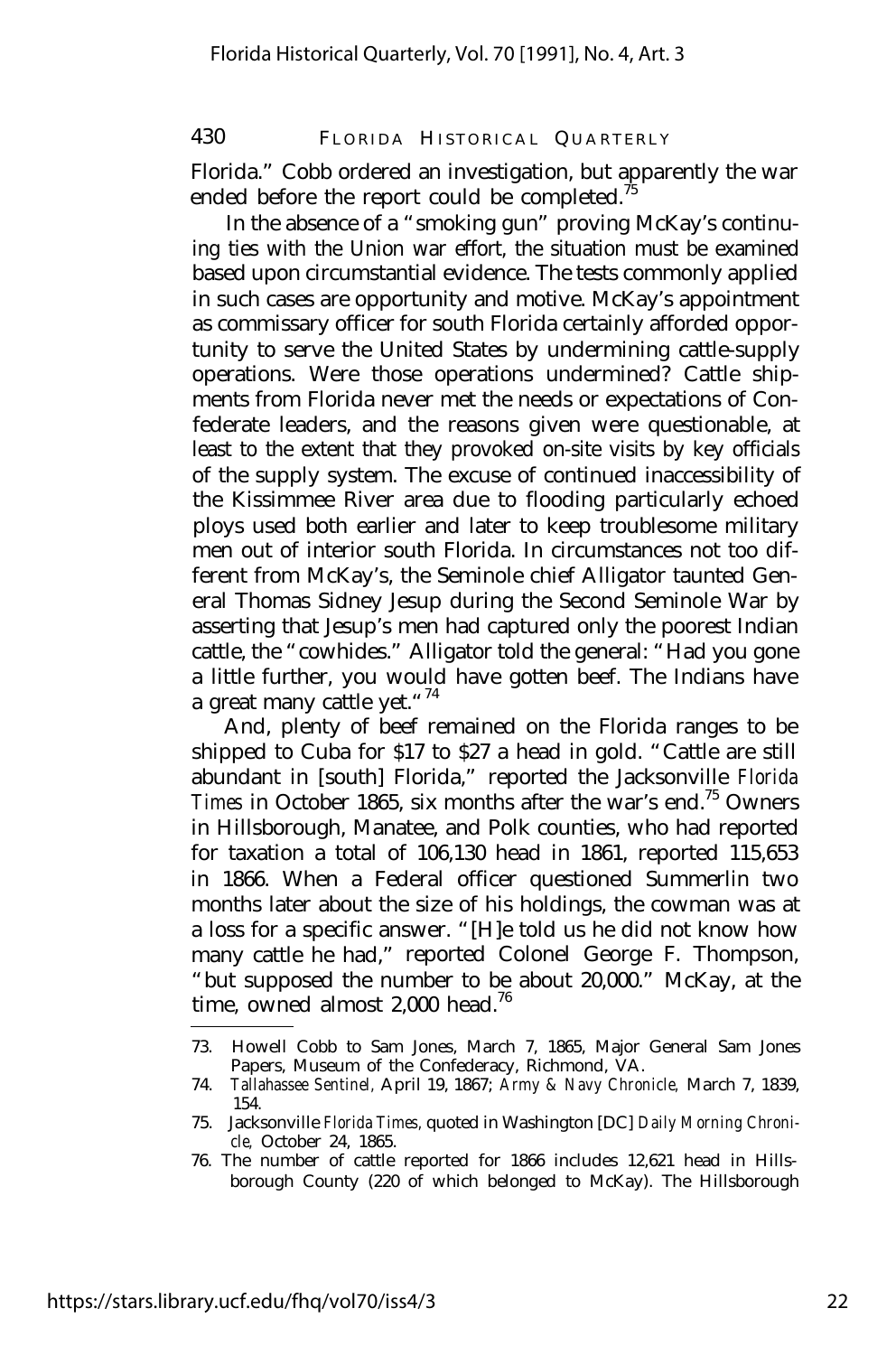Given that McKay's commissary position offered an opportunity for service to the United States, did he have the choice to communicate with Union forces after his return to Tampa in 1862? Again, the answer is yes. Union leaders at Key West and at Fort Myers often received intelligence from within south Florida Confederate lines. By late 1864, Unionists at Tampa even had mail delivery from the North through Key West. Personal relationships facilitated such communication. McKay's friend, Union Captain James D. Green, also was a longtime associate of Summerlin. When United States forces occupied Tampa in May 1864, Summerlin's stepson, Aaron Gideon Zipprer, was sent by James McKay, Jr., to negotiate with Green and other Union officers. Green subsequently was permitted to pass through McKay's picket lines to return overland to Fort Myers with several captured horses. When Green's men assaulted and burned Fort Meade, some Confederates vented their wrath on Summerlin. Opportunities for communication thus existed, and events suggest that contemporaries of McKay, Summerlin, and Green believed they in fact were communicating. Perhaps these relationships were on the mind of former United States Senator David Levy Yulee's son when, during a business dispute with McKay in 1868, he wrote his father: "It is always well to know who one's opponents are, especially when we know what strengths they could bring into the contest & I presume you know all about [McKay]. "77

McKay's opportunities thus were abundant. What then of his motives? The captain asserted to United States officials in 1862 that he was a Unionist, but the self-serving nature of the declaration and the lack of substantiation call his true beliefs into question. Whatever his sympathies in the war, McKay's motives likely were far simpler; his actions were predicated upon economic and other personal rewards. That he had clout with

County total is taken from the 1867 tax list because the list for 1866 is not available. Hillsborough, Manatee, and Polk counties, tax lists, 1861; Manatee and Polk counties, tax lists, 1866; Hillsborough County, tax list, 1867 (available on microfilm at FSA); "Journal of George F. Thompson," 80.

<sup>77.</sup> Henry A. Crane to H. W. Bowers, March 16, May 27, 1864, Letters Received, Department and District of Key West, 1861-68, record group 393, NA (available on microfilm at PKY); Pizzo, *Tampa Town,* 70; Catherine S. Hart to "dear Mother, Sisters & Brothers," January 5, 1865, Ossian B. and Catherine S. Hart Papers, Dena E. Snodgrass Collection, PKY; McKay, "History of Tampa of the Olden Days"; C. W. Yulee to David Levy Yulee, April 23, 1868, box 41, David L. Yulee Papers, PKY.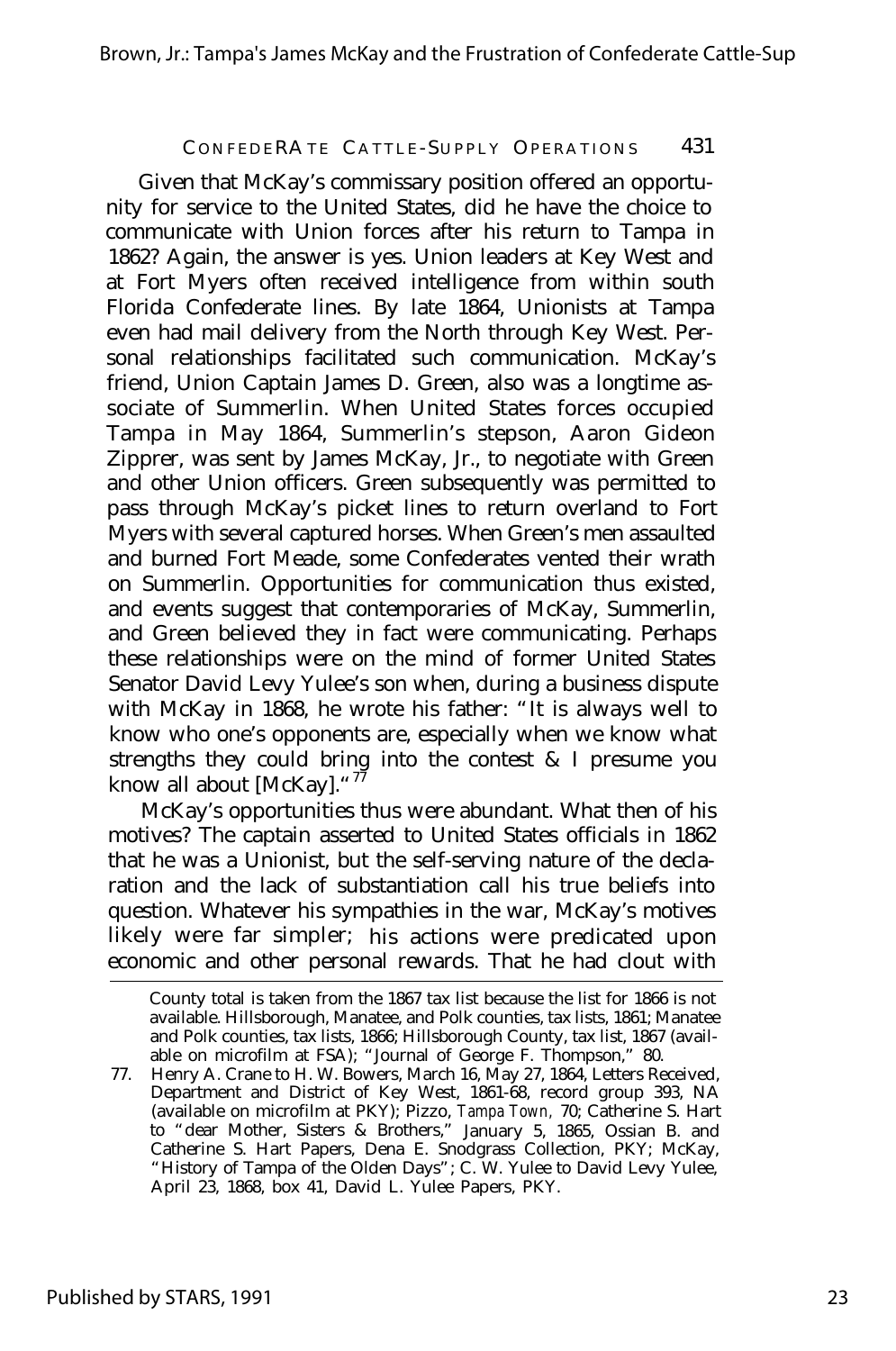Union occupying forces was evident almost as soon as peace was declared. When, for example, during the summer of 1865 James McKay, Jr., was sought by Union authorities for an attempted lynching, McKay, Sr., quickly arranged for his protection. "I received notice from my father," the son recalled, "to report to the commanding officer in the garrison before stopping anywhere, which I did and was given a paper stating that I was not to be molested only on orders from Washington. "<sup>78</sup>

McKay's economic rewards were forthcoming almost as quickly as James McKay, Jr.'s protection. When in the summer of 1865 many of the captain's Tampa associates applied for presidential pardons, including Summerlin, Post, Thomas, Hooker, and Taylor, the former commissary officer apparently did not feel the need. Instead— likely after a trip to Tallahassee and a visit with newly appointed provisional Governor William Marvin and Major General John G. Foster (then commanding the Department of Florida)— McKay left the state for New York. His son later explained: "My father succeeded in getting to Havana by a fishing smack and from his friends in Cuba got sufficient funds to take him to New York, landing there with only a few dollars in his pocket. Meeting the old merchants he dealt with previous to the war, they assisted him in buying the Steamer Honduras, which he named the Governor Marvin, costing \$72,000. He also bought a stock of goods valued at \$24,000.  $\frac{79}{19}$ Not too clearly expressed in the younger McKay's account were the identities of the "old merchants" who proved so generous to his father or the fact that the Honduras had been the Union headquarters ship during the May 1864 assault upon Tampa. He also failed to mention that his father received a United States government contract to bring 150 men south to work at Fort Taylor.<sup>80</sup>

The government's reliance upon Captain McKay did not end with his voyage from New York to Florida. Before his arrival

<sup>78.</sup> McKay, "History of Tampa of the Olden Days"; John Wilder Pocket Diary, 1865, entry of August 21, folder 52, box 31, Loomis-Wilder Papers, Yale University Library, New Haven, CT.

<sup>79.</sup> Pardon files; J. G. Foster to Asst. Adjt. General, Military Div. of the Gulf, August 31, 1865, Letters Sent by the Department of Florida and Successor Commands, April 18, 1861-January 1869, Vol. 6 (6 DFla.), August 31, 1865-July 30, 1867, M-1096, roll 2, NA; McKay, "History of Tampa of the Olden Days."

<sup>80.</sup> *ORN,* series 1, XVII, 693; Jacksonville *Florida Union,* November 11, 1865.